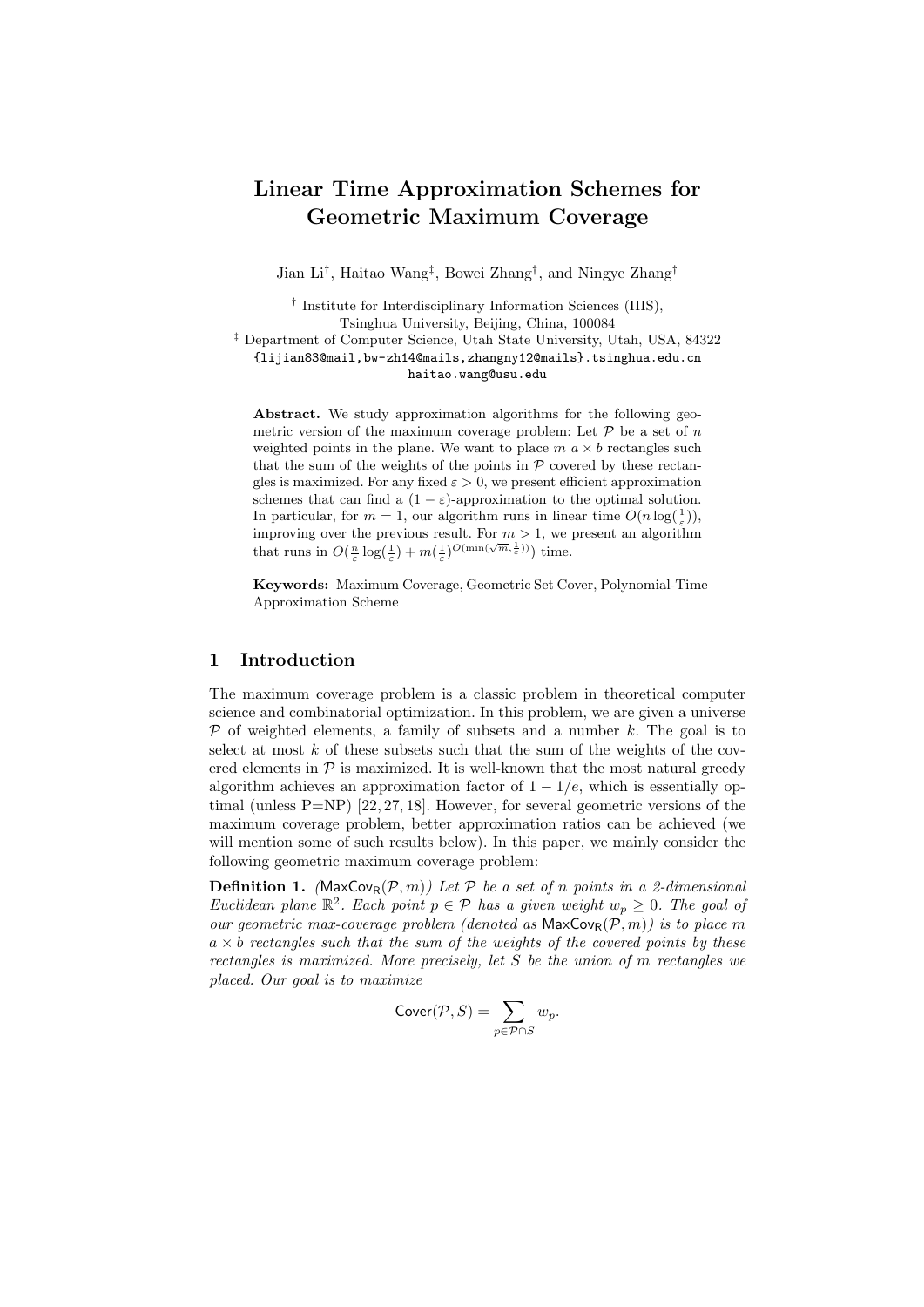2 Jian Li<sup>†</sup>, Haitao Wang<sup>‡</sup>, Bowei Zhang<sup>†</sup>, and Ningye Zhang<sup>†</sup>

We also study the same coverage problem with unit disks, instead of rectangles. We denote the corresponding problem as  $\mathsf{MaxCov}_D(\mathcal{P}, m)$ .

One natural application of the geometric maximum coverage problem is the facility placement problem. In this problem, we would like to locate a certain number of facilities to serve the maximum number of clients. Each facility can serve a region (depending on whether the metric is  $L_1$  or  $L_2$ , the region is either a square or a disk).

1.1  $m = 1$ 

Previous Results: We first consider  $\mathsf{MaxCov}_{R}(\mathcal{P}, 1)$ . Imai and Asano [23], Nandy and Bhattacharya [26] gave two different exact algorithms for  $\mathsf{MaxCov}_R(\mathcal{P}, 1)$ , both running in time  $O(n \log n)$ . It is also known that solving  $\mathsf{MaxCov}_R(\mathcal{P}, 1)$ exactly in algebraic decision tree model requires  $\Omega(n \log n)$  time [5]. Tao et al. [28] proposed a randomized approximation scheme for  $\mathsf{MaxCov}_{\mathsf{R}}(\mathcal{P}, 1)$ . With probability  $1 - 1/n$ , their algorithm returns a  $(1 - \varepsilon)$ -approximate answer in  $O(n \log(\frac{1}{\varepsilon}) + n \log \log n)$  time. In the same paper, they also studied the problem in the external memory model.

Our Results: For  $MaxCov_R(\mathcal{P}, 1)$  we show that there is an approximation scheme that produces a  $(1 - \varepsilon)$ -approximation and runs in  $O(n \log(\frac{1}{\varepsilon}))$  time, improving the result by Tao et al. [28].

#### 1.2 General  $m > 1$

Previous Results: Both  $\mathsf{MaxCov}_R(\mathcal{P}, m)$  and  $\mathsf{MaxCov}_D(\mathcal{P}, m)$  are NP-hard if m is part of the input [24]. The most related work is Berg, Cabello and Har-Peled [13]. They mainly focused on using unit disks (i.e.,  $\mathsf{MaxCov}_D(\mathcal{P}, m)$ ). They proposed a (1 –  $\varepsilon$ )-approximation algorithm for MaxCov<sub>D</sub>( $\mathcal{P}, m$ ) with time complexity  $O(n \log n + n(m/\varepsilon)^{O(\sqrt{m})}).$ 

<sup>1</sup> We note that their algorithm can be easily extended to  $MaxCov_R$  with the same time complexity.

We are not aware of any explicit result for  $\mathsf{MaxCov}_R(\mathcal{P}, m)$  for general  $m > 1$ . It is known [13] that the problem admits a PTAS via the standard shifting technique [21]. <sup>2</sup>

Our Results: Our main result is an approximation scheme for  $\mathsf{MaxCov}_R(\mathcal{P}, m)$ which runs in time

$$
O\left(\frac{n}{\varepsilon}\log\frac{1}{\varepsilon} + m\left(\frac{1}{\varepsilon}\right)^{\Delta}\right),\,
$$

<sup>&</sup>lt;sup>1</sup> They were mainly interested in the case where  $m$  is a constant. So the running time becomes  $O(n \log n + n(1/\varepsilon)^{O(\sqrt{m})})$  (which is the bound claimed in their paper) and the exponential dependency on m does not look too bad for  $m = O(1)$ . Since we consider the more general case, we make the dependency on  $m$  explicit.

<sup>2</sup> Hochbaum and Maass [21] obtained a PTAS for the problem of covering given points with a minimal number of rectangles. Their algorithm can be easily modified into a PTAS for  $\mathsf{MaxCov}_R(\mathcal{P}, m)$  with running time  $n^{O(1/\epsilon)}$ .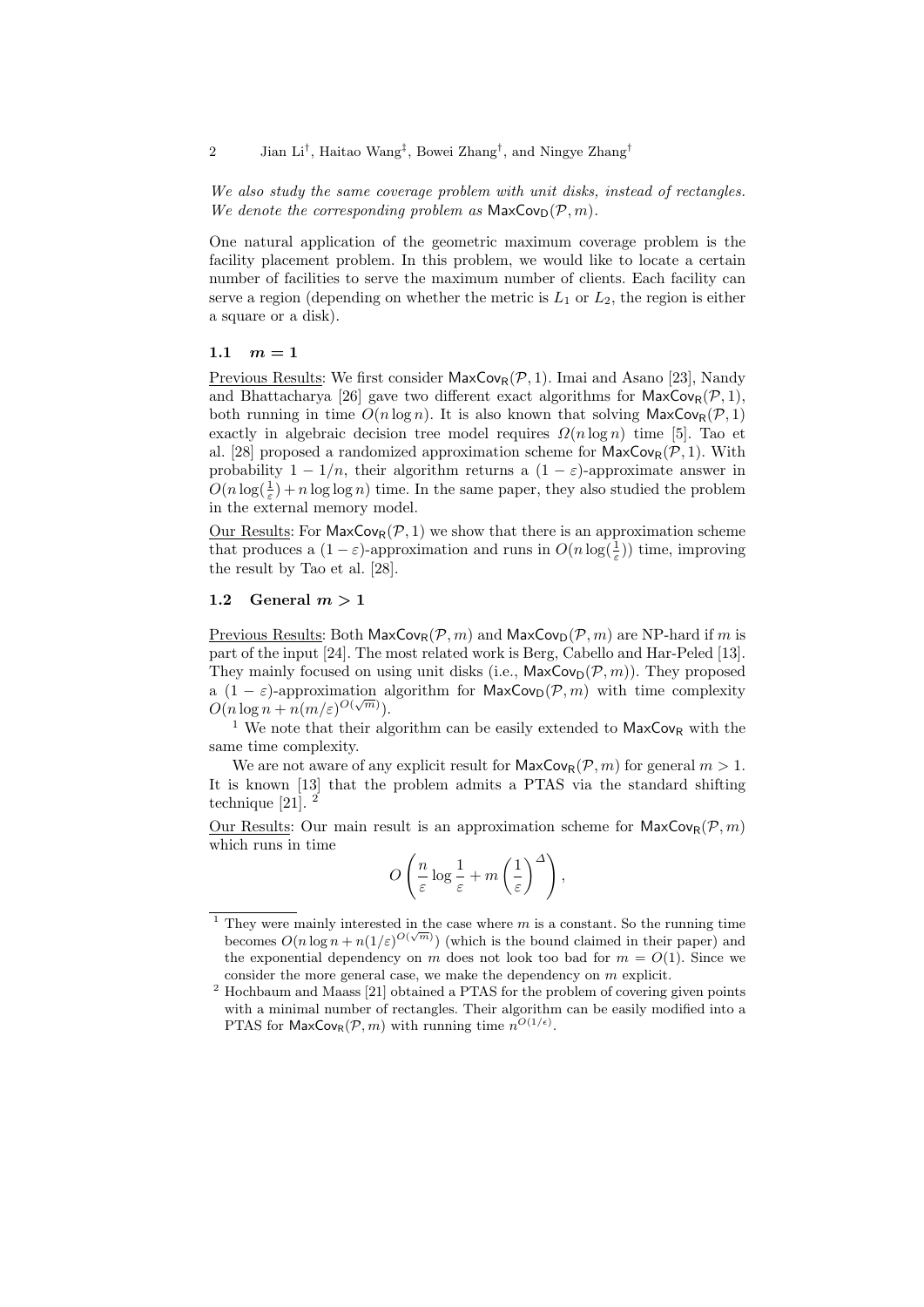where  $\Delta = O(\min(\sqrt{m}, \frac{1}{\varepsilon}))$ . Our algorithm can be easily extended to other shapes. In Appendix D, we sketch an extension for approximating  $\mathsf{MaxCov}_D(\mathcal{P}, m)$ . The running time of our algorithm is

$$
O\left(n\left(\frac{1}{\varepsilon}\right)^{O(1)} + m\left(\frac{1}{\varepsilon}\right)^{\Delta}\right).
$$

We want to mention that  $n$  is not involved in the second term. Following the convention of approximation algorithms,  $\varepsilon$  is a fixed constant. Hence, the second term is essentially  $O(m)$  and the overall running time is essentially linear  $O(n)$ . So even if  $m$  is a constant, the running time of our algorithm is much better than that in [13]. Our algorithm follows the standard shifting technique [21], which reduces the problem to a smaller problem restricted in a constant size cell. The same technique is also used in Berg et al. [13]. They proceeded by first solving the problem exactly in each cell, and then use dynamic programming to find the optimal allocation for all cells. <sup>3</sup> Our improvement comes from another two simple yet useful ideas. First, we notice that we only have to solve the problem in each cell approximately (this is done by taking an  $\epsilon$ -approximation again). Second, we solve the dynamic program approximately. In fact, we show that a simple greedy strategy (along with some additional observations) can be used for this purpose, which allows us to save another  $O(m)$  term.

#### 1.3 Other Related Work

There are many different variants for this problem. We mention some most related problems here.

Barequet et al. [4], Dickerson and Scharstein [14] studied the max-enclosing polygon problem which aims to find a position of a given polygon to cover maximum number of points. This is the same as  $\mathsf{MaxCov}_R(\mathcal{P}, 1)$  if a polygon is a rectangle. Imai et al. [23] gave an optimal algorithm for the max-enclosing rectangle problem with time complexity  $O(n \log n)$ .

 $\textsf{MaxCov}_{\textsf{D}}(\mathcal{P}, m)$  was introduced by Drezner [16]. Chazelle and Lee [10] gave an  $O(n^2)$ -time exact algorithm for the problem  $\mathsf{MaxCov}_D(\mathcal{P}, 1)$ . A Monte-Carlo  $(1-\varepsilon)$ -approximation algorithm for MaxCov<sub>D</sub>( $\mathcal{P}$ , 1) was shown in [1], where  $\mathcal P$  is an unweighted point set. Aronov and Harpeled [3] showed that for unweighted point sets an  $O(n\varepsilon^{-2} \log n)$  time Monte-Carlo  $(1 - \varepsilon)$ -approximation algorithm exists, and also provided some results for other shapes. Berg et al. [13] provided an  $O(n \log n + n\varepsilon^{-3})$  time deterministic  $(1 - \varepsilon)$ -approximation algorithm.

For  $m > 1$ , MaxCov<sub>D</sub>( $P, m$ ) has only a few results. For  $m = 2$ , Cabello et al. [8] gave an exact algorithm for this problem when the two disks are disjoint in  $O(n^{8/3} \log^2 n)$  time. Berg et al. [13] gave  $(1 - \varepsilon)$ -approximation algorithms that runs in  $O(n \log n + n\varepsilon^{-4m+4} \log^{2m-1}(1/\varepsilon))$  time for  $m > 3$  and in  $O(n \log n +$  $n\varepsilon^{-6m+6}$  log  $(1/\varepsilon)$ ) time for  $m = 2, 3$ .

<sup>&</sup>lt;sup>3</sup> In fact, their dynamic programming runs in time at least  $\Omega(m^2)$ . Since they focused on constant m, this term is negligible in their running time. But if  $m > \sqrt{n}$ , the term can not be ignored and may become the dominating term.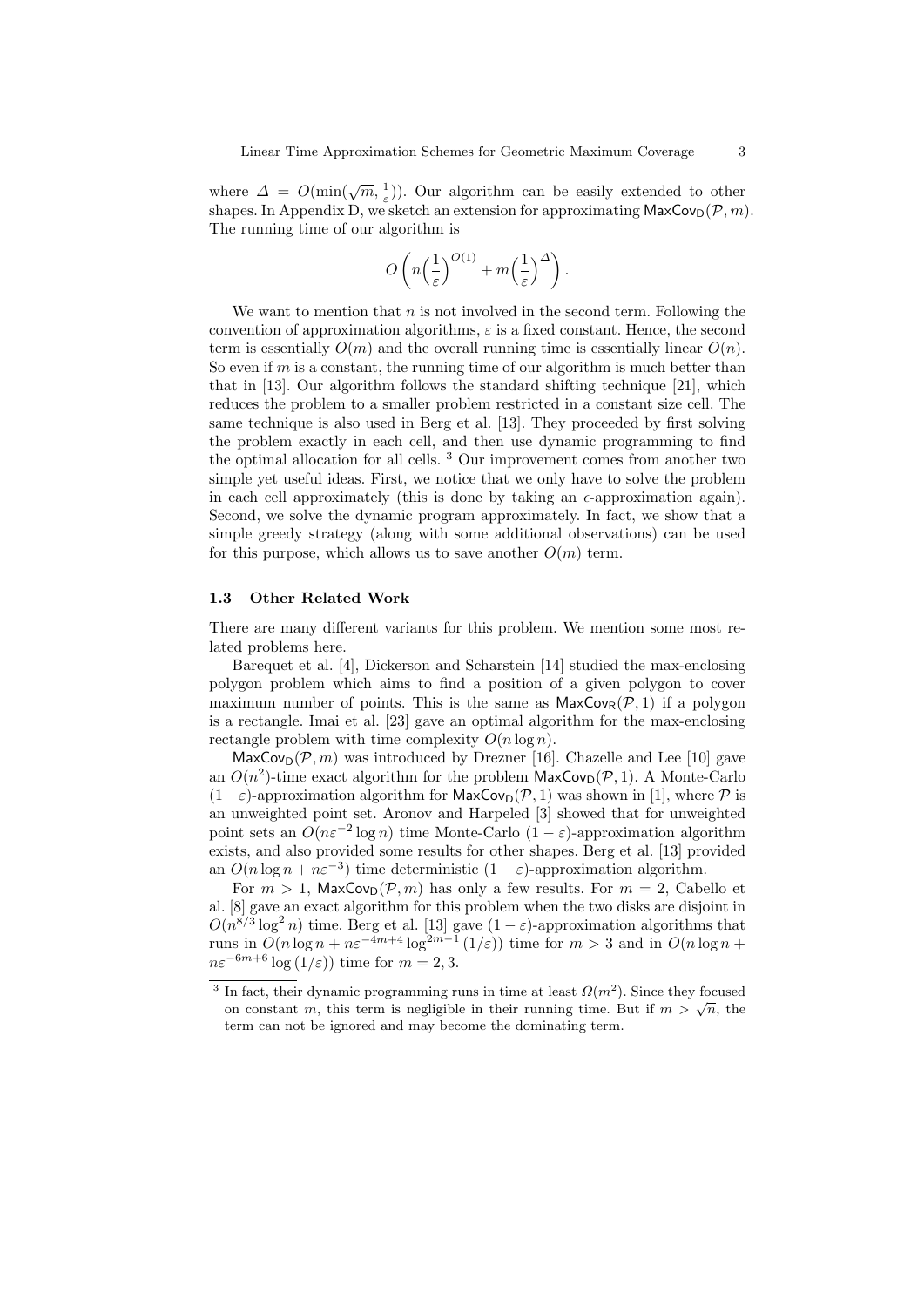4 Jian Li† , Haitao Wang‡ , Bowei Zhang† , and Ningye Zhang†

The dual of the maximum coverage problem is the classical set cover problem. The geometric set cover problem has enjoyed extensive study in the past two decades. The literature is too vast to list exhaustively here. See e.g., [7, 11, 17, 25, 29, 9] and the references therein.

#### 2 Preliminaries

We first define some notations and mention some results that are needed in our algorithm. Denote by  $G_{\delta}(a, b)$  the square grid with mesh size  $\delta$  such that the vertical and horizontal lines are defined as follows

$$
G_{\delta}(a,b) = \left\{ (x,y) \in \mathbb{R}^2 \mid y = b + k \cdot \delta, k \in \mathbb{Z} \right\} \cup \left\{ (x,y) \in \mathbb{R}^2 \mid x = a + k \cdot \delta, k \in \mathbb{Z} \right\}
$$

Given  $G_{\delta}(a, b)$  and a point  $p = (x, y)$ , we call the integer pair  $(|x/\delta|, |y/\delta|)$  the index of  $p$  (the index of the cell in which  $p$  lies in).

Perfect Hashing: M. Dietzfetbinger et.al [15] shows that if each basic algebraic operation (including  $\{+,-, \times, \div, \log_2, \exp_2\}$ ) can be done in constant time, we can get a perfect hash family so that each insertion and membership query takes  $O(1)$  expected time. In particular, using this hashing scheme, we can hash the indices of all points, so that we can obtain the list of all non-empty cells in  $O(n)$ expected time. Moreover, for any non-empty cell, we can retrieve all points lies in it in time linear in the number of such points.

Linear Time Weighted Median and Selection: It is well known that finding the weighted median for an array of numbers can be done in deterministic worstcase linear time. The setting is as follows: Given n distinct elements  $x_1, x_2, ..., x_n$ with positive weights  $w_1, w_2, ..., w_n$ . Let  $w = \sum_{i=1}^n w_i$ . The *weighted median* is the element  $x_k$  satisfying  $\sum_{x_i \le x_k} w_i \le w/2$  and  $\sum_{x_i > x_k} w_i \le w/2$ . Finding the kth smallest elements for any array can also be done in deterministic worst-case linear time. See e.g. [12].

An Exact Algorithm for  $\mathsf{MaxCov}_R(\mathcal{P}, 1)$ : Nandy and Bhattacharya [26] gives an  $\overline{O(n \log n)}$  exact algorithm for the MaxCov<sub>R</sub>( $\mathcal{P}, 1$ ) problem.

# 3 A Linear Time Algorithm for  $\mathsf{MaxCov}_R(\mathcal{P}, 1)$

**Notations:** Without loss of generality, we can assume that  $a = b = 1$ , i.e., all the rectangles are  $1 \times 1$  squares, (by properly scaling the input). We also assume that all points are in general positions. In particular, all coordinates of all points are distinct. For a unit square r, we use  $w(r)$  to denote the sum of the weights of the points covered by r. We say a unit square r is located at  $(x, y)$  if the top-left corner of r is  $(x, y)$ .

Now we present our approximation algorithm for  $\mathsf{MaxCov}_R(\mathcal{P}, 1)$ .

#### 3.1 Grid Shifting

Recall the definition of a grid  $G_{\delta}(a, b)$  (in Section 2). Consider the following four grids:  $G_2(0,0), G_2(0,1), G_2(1,0), G_2(1,1)$  with  $\delta = 2$ . We can easily see that for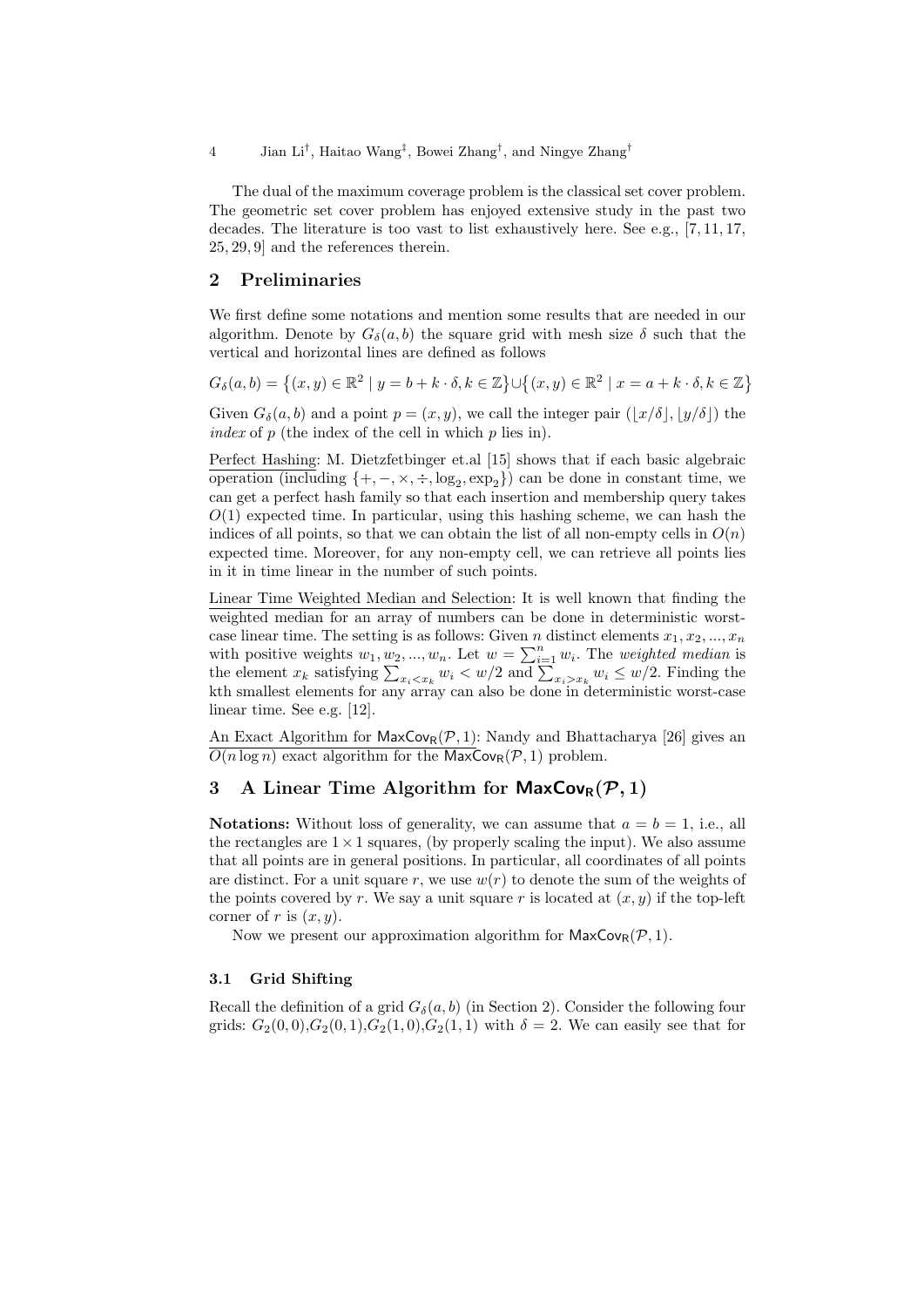any unit square  $r$ , there exists one of the above grids that does not intersect  $r$  (i.e.,  $r$  is inside some cell of the grid). This is also the case for the optimal solution.

Now, we describe the overall framework, which is similar to that in [28]. Our algorithm differs in several details.  $MAXCovCELL(c)$  is a subroutine that takes a 2 × 2 cell c as input and returns a unit square r that is a  $(1-\varepsilon)$ -approximate solution if the problem is restricted to cell c. We present the details of Max-CovCellin the next subsection.

| <b>Algorithm 1 MaxCov</b> <sub>R</sub> $(\mathcal{P}, 1)$                                              |  |
|--------------------------------------------------------------------------------------------------------|--|
| $w_{\text{max}} \leftarrow 0$                                                                          |  |
| for each $G \in \{G_2(0,0), G_2(0,1), G_2(1,0), G_2(1,1)\}\$ do                                        |  |
| Use perfect hashing to find all the non-empty cells of $G$ .                                           |  |
| for each non-empty cell $\mathsf c$ of $G$ do                                                          |  |
| $r \leftarrow \text{MAXCovCELL}(\mathsf{c}).$                                                          |  |
| If $w(r) > w_{\text{max}}$ , then $w_{\text{max}} \leftarrow w(r)$ and $r_{\text{max}} \leftarrow r$ . |  |
| end for;                                                                                               |  |
| end for:                                                                                               |  |
| return $r_{\text{max}}$ :                                                                              |  |

As we argued above, there exists a grid  $G$  such that the optimal solution is inside some cell  $c^* \in G$ . Therefore, MAXCOVCELL $(c^*)$  should return a  $(1-\varepsilon)$ approximation for the original problem  $\mathsf{MaxCov}_R(\mathcal{P}, 1)$ .

#### 3.2 MaxCovCell

In this section, we present the details of the subroutine MaxCovCell. Now we are dealing with the problem restricted to a single  $2 \times 2$  cell c. Denote the number of point in c by  $n_c$ , and the sum of the weights of points in c by  $W_c$ . We distinguish two cases, depending on whether  $n_c$  is larger or smaller than  $(\frac{1}{\varepsilon})^2$ . If  $n_c < \left(\frac{1}{\varepsilon}\right)^2$ , we simply apply the  $O(n \log n)$  time exact algorithm. [26]

The other case requires more work. In this case, we further partition cell c into many smaller cells. First, we need the following simple lemma.

**Lemma 1.** Given n points in  $\mathbb{R}^2$  with positive weights  $w_1, w_2, ..., w_n, \sum_{i=1}^n w_i =$ w. Assume that  $x_1, x_2, ..., x_n$  are their distinct x-coordinates. We are also given a value  $w_d$  such that  $\max(w_1, w_2, ..., w_n) \leq w_d \leq w$ , Then, we can find at most  $2w/w_d$  vertical lines such that the sum of the weights of points strictly between (we do not count the points on these lines) any two adjacent lines is at most  $w_d$ in time  $O(n \log(w/w_d))$ .

Proof. See Algorithm 2. In this algorithm, we apply the weighted median algorithm recursively. Initially we have a global variable  $\mathcal{L} = \emptyset$ , which upon termination is the set of x-coordinates of the selected vertical lines. Each time we find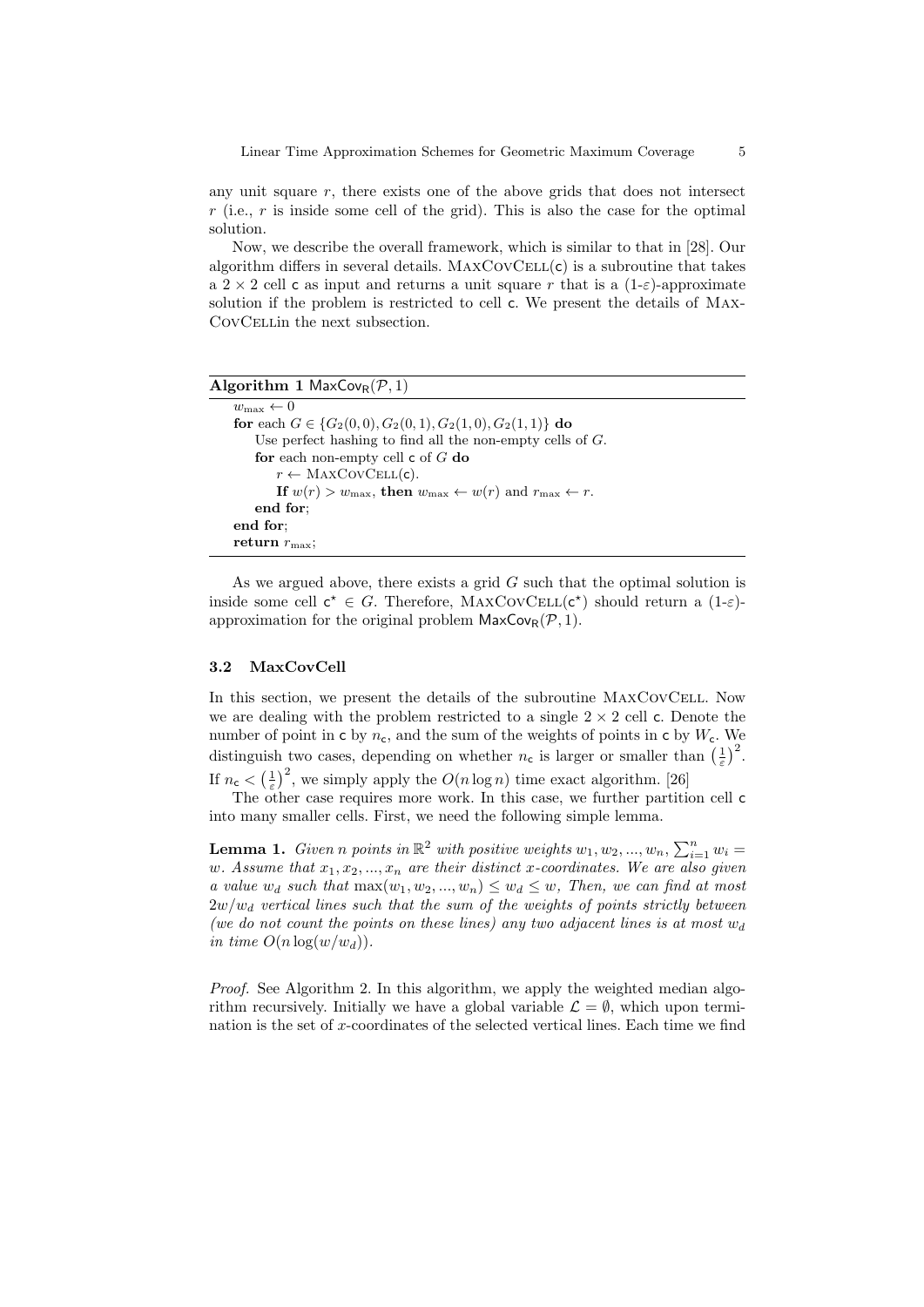#### Algorithm 2 PARTITION $({x_1, x_2, ..., x_n})$

Find the weighted median  $x_k$  (w.r.t. w-weight):  $\mathcal{L} = \mathcal{L} \cup \{x_k\};$ Generate  $S = \{x_i \mid w_i < x_k\}, L = \{x_i \mid w_i > x_k\};$ If the sum of the weights of the points in S is lager than  $w_d$ , run PARTITION(S); If the sum of the weights of the points in L is lager than  $w_d$ , run PARTITION(L);

the weighted median  $x_k$  and separate the point with the vertical line  $x = x_k$ , which we add into  $\mathcal{L}$ . The sum of the weights of points in either side is at most half of the sum of the weights of all the points. Hence, the depth of the recursion is at most  $\lceil \log(w/w_d) \rceil$ . Thus, the size of  $\mathcal L$  is at most  $2^{\lceil \log(w/w_d) \rceil} \leq 2w/w_d$ , and the running time is  $O(n \log(w/w_d))$ .

Now, we describe how to partition cell c into smaller cells. First we partition c with some vertical lines. Let  $\mathcal{L}_v$  to denote a set of vertical lines. Initially,  $\mathcal{L} = \emptyset$ . Let  $w_d = \frac{\varepsilon \cdot W_c}{16}$ . We find all the points whose weights are at least  $w_d$ . For each such point, we add to  $\mathcal{L}_v$  the vertical line that passes through the point. Then, we apply Algorithm 2 to all the points with weights less than  $w_d$ . Next, we add a set  $\mathcal{L}_h$  of horizontal lines in exactly the same way.

Lemma 2. The sum of the weights of points strictly between any two adjacent lines in  $\mathcal{L}_v$  is at most  $w_d = \frac{\varepsilon \cdot W_c}{16}$ . The number of vertical lines in  $\mathcal{L}_v$  is at most  $rac{32}{\varepsilon}$ . Both statements hold for  $\widetilde{\mathcal{L}}_h$  as well.

Proof. The first statement is straightforward from the description of the algorithm. We only need to prove the upper bound of the number of the vertical lines. Assume the sum of the weights of those points considered in the first (resp. second) step is  $W_1$ (resp.  $W_2$ ),  $W_1 + W_2 = W_c$ . The number of vertical lines in  $\mathcal{L}_v$  is at most

$$
W_1 / \left(\frac{\varepsilon \cdot W_{\mathsf{c}}}{16}\right) + 2W_2 / \left(\frac{\varepsilon \cdot W_{\mathsf{c}}}{16}\right) \le \frac{32}{\varepsilon}.
$$

The first term is due to the fact that the weight of each point we found in the first step has weight at least  $\frac{\varepsilon \cdot W_c}{16}$ , and the second term directly follows from Lemma 1.  $\Box$ 

We add both vertical boundaries of cell  $\mathsf c$  into  $\mathcal L_v$  and both horizontal boundaries of cell c into  $\mathcal{L}_h$ . Now  $\mathcal{L} = \mathcal{L}_v \cup \mathcal{L}_h$  forms a grid of size at most  $\left(\frac{32}{\varepsilon} + 2\right) \times$  $(\frac{32}{\varepsilon}+2)$ . Assume  $\mathcal{L} = \{(x,y) \in \mathbb{R}^2 \mid y = y_j, j \in \{1, ..., u\}\} \cup \{(x,y) \in \mathbb{R}^2 \mid x \in \mathbb{R}^2 \mid y = y_j, j \in \{1, ..., u\}\}\$  $x = x_i, i \in \{1, ..., v\}$ , with both  $\{y_i\}$  and  $\{x_i\}$  are sorted.  $\mathcal{L}$  partitions c into small cells. The final step of our algorithm is simply enumerating all the unit squares located at  $(x_i, y_j), i \in \{1, ..., u\}, j \in \{1, ..., v\}$ , and return the one with the maximum coverage. However, computing the coverage exactly for all these unit squares is expensive. Instead, we only calculate the weight of these unit square approximately as follows. For each unit square  $r$ , we only count the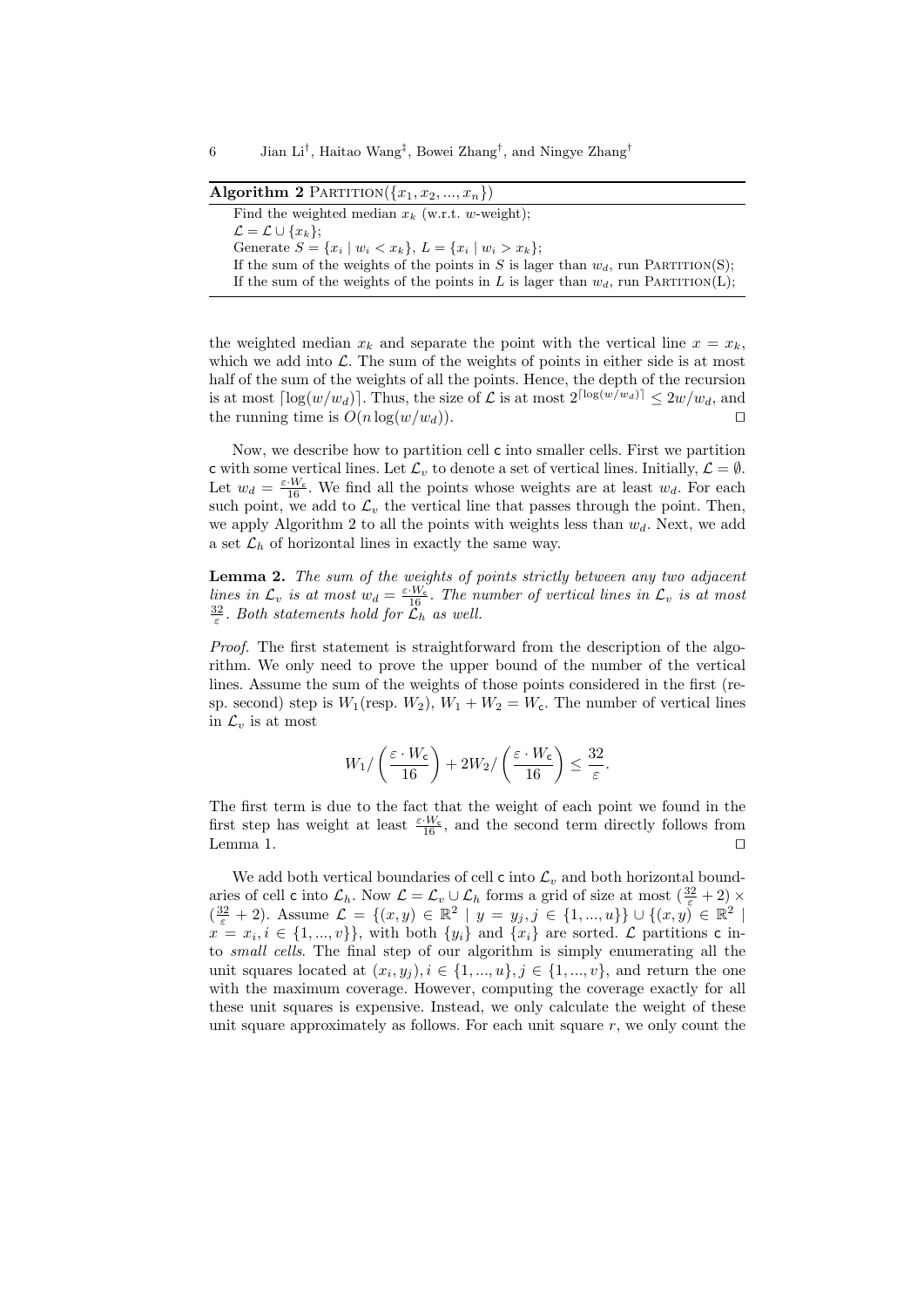weight of points that are in some small cell fully covered by  $r$ . Now, we show this can be done in  $O\left(n_c \log\left(\frac{1}{\varepsilon}\right) + \left(\frac{1}{\varepsilon}\right)^2\right)$  time.

After sorting  $\{y_i\}$  and  $\{x_i\}$ , we can use binary search to identify which small cell each point lies in. So we can calculate the sum of the weights of points at the interior, edges or corners of all small cells in  $O(n_{\text{c}} \log\left(\frac{1}{\varepsilon}\right))$  times. Searching the unit square with the maximum (approximate) coverage can be done with a standard incremental algorithm. For completeness, we provide the details as follows. In fact, the problem can be reduced to the following problem: We have a  $k \times k$  grid, each cell  $(i, j)$  has a given weight  $w(i, j)$ . We are also given two non-decreasing integer function  $4 X : [k] \rightarrow [k], Y : [k] \rightarrow [k]$  such that  $X(i) \geq$  $i, Y(i) \geq i$  for all  $i \in [k]$ . The goal is to find  $i^*, j^*$  such that

$$
I(i,j) = \sum_{i \leq i' \leq X(i)} \sum_{j \leq j' \leq Y(j)} w_{i',j'}
$$

is maximized. First, we define an auxiliary function  $H(i, j) = \sum_{j \leq j' \leq Y(j)} w_{i, j'}$ . This can be computed separately for each column. We maintain two pointers p and q, such that  $q = Y(p)$  holds through the process. Initially,  $p = 1$  and  $q = Y(1)$ . In each iteration, we increment p by 1 and q by  $Y(p+1)-Y(p)$ . Each  $w(i, j)$  will be encountered at most twice. So we can calculate all  $H(i, j)$  values in  $O\left(\frac{1}{\varepsilon}\right)^2$  time. Then in the same way, We can use  $H(i, j)$  values to calculate all  $I(i, j)$  values in exactly the same way. This takes  $O\left(\frac{1}{\varepsilon}\right)^2$  time as well. We return the maximum  $I(i, j)$  value as the result for MAXCOVCELL(c).

Putting everything together, we conclude that if  $n_c \geq \left(\frac{1}{\varepsilon}\right)^2$ , the running time of MAXCOVCELL(c) is  $O(n_c \log(\frac{1}{\varepsilon}) + (\frac{1}{\varepsilon})^2)$  . We can conclude the main result of this section with the following theorem. Due to space constraints, the proof is deferred to the appendix.

**Theorem 1.** Algorithm 1 returns a  $(1-\varepsilon)$ -approximate answer for MaxCov<sub>R</sub> $(\mathcal{P}, 1)$ in  $O(n \log(\frac{1}{\varepsilon}))$  time.

# 4 Linear Time Algorithms for  $\mathsf{MaxCov}_R(\mathcal{P}, m)$

#### 4.1 Grid Shifting

For general  $m$ , we need the shifting technique [21]. Consider grids with a different side length:  $G_{6/\varepsilon}(a, b)$ . We shift the grid to  $\frac{6}{\varepsilon}$  different positions:  $(0, 0), (1, 1), \dots, (\frac{6}{\varepsilon}-1)$  $1, \frac{6}{\varepsilon} - 1$ ). (For simplicity, we assume that  $\frac{1}{\varepsilon}$  is an integer and no point in  $\mathcal{P}$  has an integer coordinate, so points in  $P$  will never lie on the grid line. Let

$$
\mathbb{G} = \left\{ G_{6/\varepsilon}(0,0), ..., G_{6/\varepsilon}(6/\varepsilon - 1, 6/\varepsilon - 1) \right\}.
$$

The following lemma is quite standard. We provide a proof in Appendix B for completeness.

<sup>4</sup> [k]={1,2, ..., k}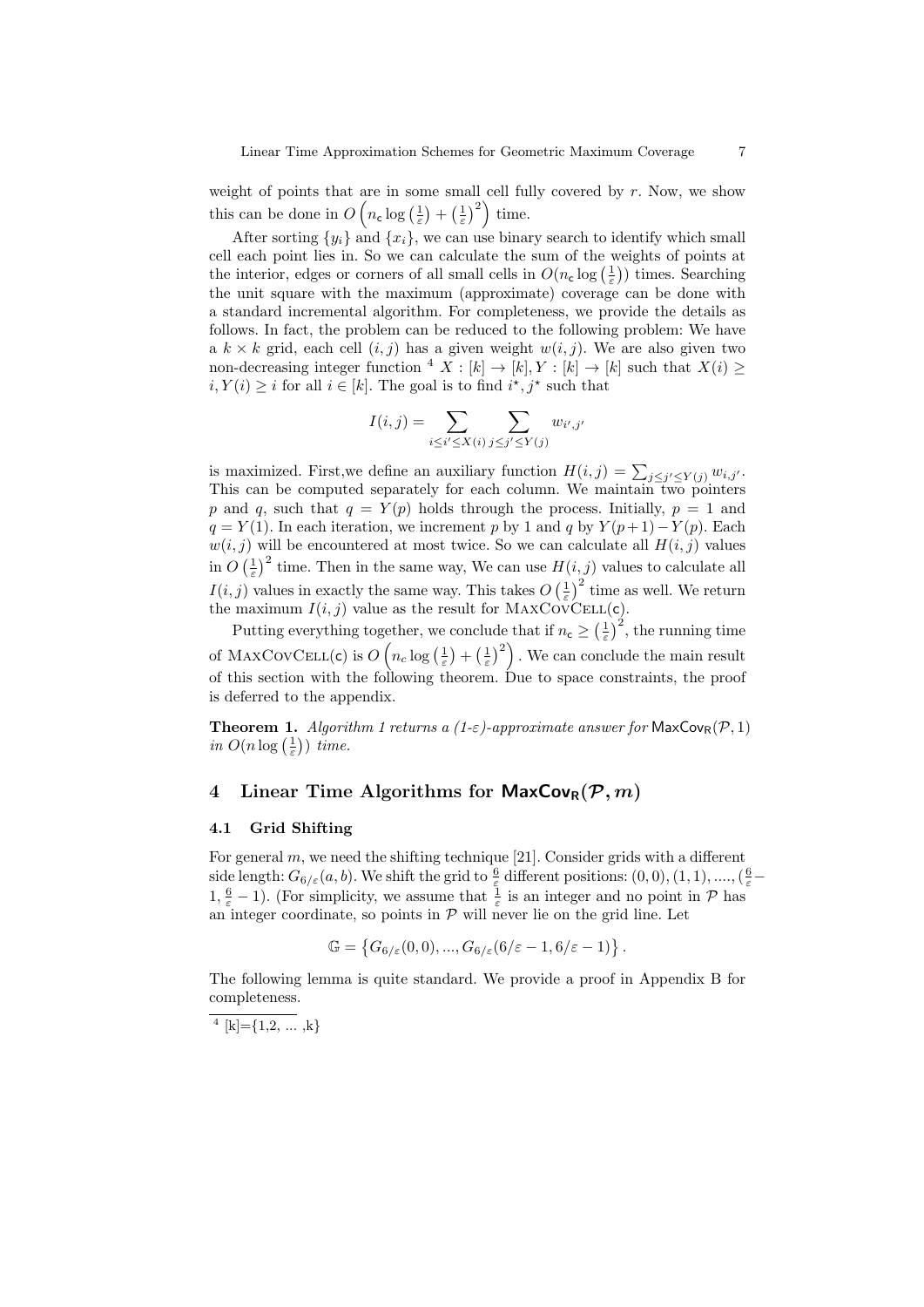**Lemma 3.** There exist  $G^* \in \mathbb{G}$  and a  $(1 - \frac{2\varepsilon}{3})$ -approximate solution R such that none of the unit squares in R intersects  $G^*$ .

We present a subroutine which can approximately solve the problem for a grid, and then apply it to each grid in G. We return the maximum obtained solution as our final output.

#### 4.2 Dynamic Programming

Now consider a fixed grid  $G \in \mathbb{G}$ . Let  $c_1, \ldots, c_t$  be the cells of grid G and Opt be the optimal solution that does not intersect G. Obviously,  $(\frac{6}{\varepsilon})^2$  unit squares are enough to cover an entire  $\frac{6}{\varepsilon} \times \frac{6}{\varepsilon}$  cell. Thus the maximum number of unit squares we need to place in one single cell is  $m_c = \min\{m, (\frac{6}{\varepsilon})^2\}.$ 

Let  $Opt(c_i, k)$  be the maximum weight we can cover with k unit squares in cell  $c_i$ . For each nonempty cell  $c_i$  and for each  $k \in [m_c]$ , we find a  $(1 - \frac{\varepsilon}{3})$ approximation  $F(c_i, k)$  to  $\mathsf{Opt}(c_i, k)$ . We will show how to achieve this later. Now assume that we can do it.

Let  $\mathsf{Opt}_{\mathsf{F}}(m)$  be the optimal solution we can get from the values  $\mathsf{F}(\mathsf{c}_i,k)$ . More precisely,

$$
Opt_F(m) = \max_{k_1, ..., k_t \in [m_c]} \left\{ \sum_{i=1}^t F(c_i, k_i) \middle| \sum_{i=1}^t k_i = m \right\}
$$
 (1)

We can see that  $\mathsf{Opt}_{\mathsf{F}}(m)$  must be a  $(1-\frac{\varepsilon}{3})$ -approximation to  $\mathsf{Opt}$ . We can easily use dynamic programming to calculate the exact value of  $\mathrm{Opt}_{\mathsf{F}}(m)$ . Denote by  $A(i, k)$  the maximum weight we can cover with k unit squares in cells  $c_1, c_2, ..., c_i$ . We have the following DP recursion:

$$
A(i,k) = \begin{cases} \max_{j=0}^{\min(k,m_c)} \{ A(i-1,k-j) + \mathsf{F}(\mathsf{c}_i,j) \} & \text{if } i > 1\\ \mathsf{F}(\mathsf{c}_1,k) & \text{if } i = 1 \end{cases}
$$

The running time of the above simple dynamic programming is  $O(m^2 \cdot m_c)$ . One may notice that each step of the DP is computing a  $(+, \text{max})$  convolution. However, existing algorithms (see e.g., [6, 30]) only run slightly better than quadratic time. So the improvement would be quite marginal. But in the next section, we show that if we would like to settle for an approximation to  $\mathsf{Opt}_{\mathsf{F}}(m)$ , the running time can be dramatically improved to linear.

#### 4.3 A Greedy Algorithm

We first apply our  $\mathsf{MaxCov}_{\mathsf{R}}(\mathcal{P},1)$  algorithm in Section 3 to each cell  $\mathsf{c}_i$ , to compute a  $(1-\frac{\varepsilon^2}{9})$  $\frac{\sigma^2}{9}$ )-approximation of  $\mathsf{Opt}(c_i, 1)$ . Let  $f(c_i, 1)$  be re return values. <sup>5</sup> This takes  $O(n \log \frac{1}{\varepsilon})$  time. Then, we use the selection algorithm to find out the m cells with the largest  $f(c_i, 1)$  values. Assume that those cells are  $c_1, ..., c_m, c_{m+1}, ..., c_t$ , sorted from largest to smallest by  $f(c_i, 1)$ .

<sup>&</sup>lt;sup>5</sup> Both  $f(c_i, 1)$  and  $F(c_i, 1)$  are approximations of  $Opt(c_i, 1)$ , with slightly different approximation ratios.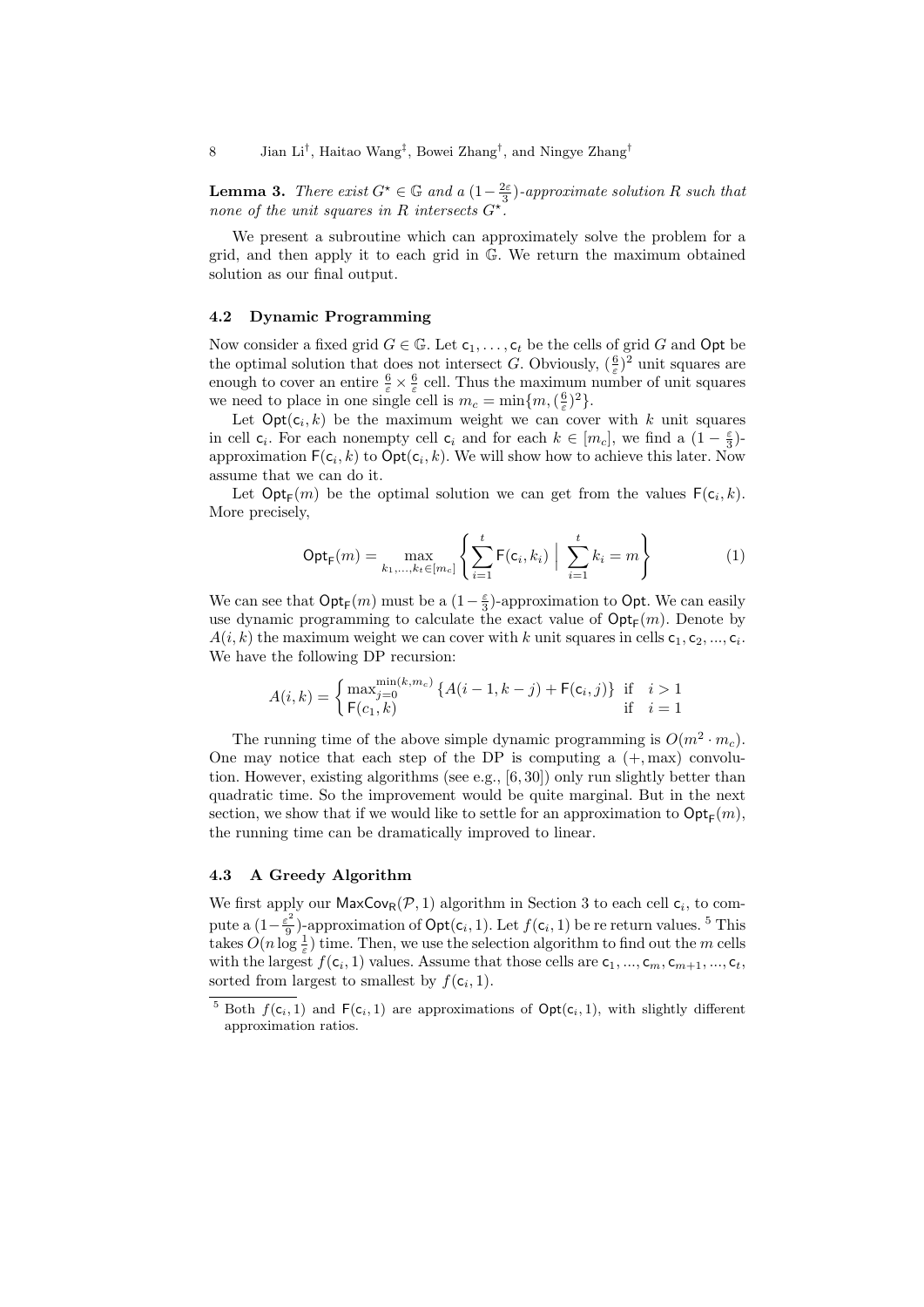

**Fig. 1.**  $F(c_i, k)$  (left) and  $\widehat{F}(c_i, k)$  (right)

**Lemma 4.** Let  $Opt'$  be the maximum weight we can cover using m unit squares in  $c_1, ..., c_m$ . Then  $Opt' \geq (1 - \frac{\varepsilon^2}{9})$  $\frac{\varepsilon^2}{9}$ )Opt

*Proof.* Let k be the number of unit squares in Opt that are chosen from  $c_{m+1}, \ldots, c_t$ . This means there must be at least k cells in  $\{c_1, \ldots, c_m\}$  such that Opt does not place any unit square. Therefore we can always move all  $k$  unit squares placed in  $c_{m+1}, \ldots, c_t$  to these empty cells such that each empty cell contains only one unit square. Denote the weight of this modified solution by A. Obviously,  $\mathsf{Opt}' \geq A$ . For any i,j such that  $1 \leq i \leq m \leq j \leq t$ , we have  $\text{Opt}(c_i, 1) \ge f(c_i, 1) \ge f(c_j, 1) \ge (1 - \frac{\varepsilon^2}{9})$  $\frac{\varepsilon^2}{9}$ )Opt(c<sub>j</sub>, 1). Combining with a simple observation that  $\text{Opt}(c_i, k) \leq k \text{Opt}(c_i, 1)$ , we can see that  $A \geq (1 - \frac{\varepsilon^2}{9})$  $\frac{\varepsilon^2}{9}$ )Opt. Therefore,  $\mathsf{Opt}' \geq (1 - \frac{\varepsilon^2}{9})$ 9 ) Opt.  $\Box$ 

Hence, from now on, we only need to consider the first m cells  $\{c_1, ..., c_m\}$ . We distinguish two cases. If  $m \leq 324(\frac{1}{\varepsilon})^4$ , we just apply the dynamic program to  $c_1, ..., c_m$ . The running time of the above dynamic programming is  $O((\frac{1}{\varepsilon})^{O(1)})$ .

If  $m > 324(\frac{1}{\varepsilon})^4$ , we can use a greedy algorithm to find a answer of weight at least  $(1 - \frac{\varepsilon^2}{9})$  $\frac{2}{9}$ )Opt<sub>F</sub> $(m)$ .

Let  $\mathbf{b} = (\frac{\mathbf{6}}{\varepsilon})^2$ . For each cell  $\mathbf{c}_i$ , we find the upper convex hull of 2D points  $\{(0, \mathsf{F}(\mathsf{c}_i, 0)), (1, \mathsf{F}(\mathsf{c}_i, 1)), \ldots, (\mathsf{b}, \mathsf{F}(\mathsf{c}_i, \mathsf{b}))\}$ . See Figure 1. Suppose the convex hull points are  $\{(t_{i,0}, \mathsf{F}(\mathsf{c}_i, t_{i,0})), (t_{i,1}, \mathsf{F}(\mathsf{c}_i, t_{i,1})), \dots, (t_{i,s_i}, \mathsf{F}(\mathsf{c}_i, t_{i,s_i}))\},\$  where  $t_{i,0} = 0, t_{i,s_i} = b$ . For each cell, since the above points are already sorted from left to right, we can compute the convex hull in  $O(b)$  time by Graham's scan[20]. Therefore, computing the convex hulls for all these cells takes  $O(m\mathsf{b})$  time.

For each cell  $c_i$ , we maintain a value  $p_i$  representing that we are going to place  $t_{i,p_i}$  squares in cell  $c_i$ . Initially for all  $i \in [m]$ ,  $p_i = 0$ . In each stage, we find the cell  $c_i$  such that current slope (the slope of the next convex hull edge)

$$
\frac{\mathsf{F}(\mathsf{c}_i,t_{i,p_i+1})-\mathsf{F}(\mathsf{c}_i,t_{i,p_i})}{t_{i,p_i+1}-t_{i,p_i}}
$$

is maximized. Then we add 1 to  $p_i$ , or equivalently we assign  $t_{i,p_i+1} - t_{i,p_i}$  more squares into cell  $c_i$ . We repeat this step until we have already placed at least  $m - b$  squares. We can always achieve this since we can place at most b squares in one single cell in each iteration. Let  $m'$  the number of squares we have placed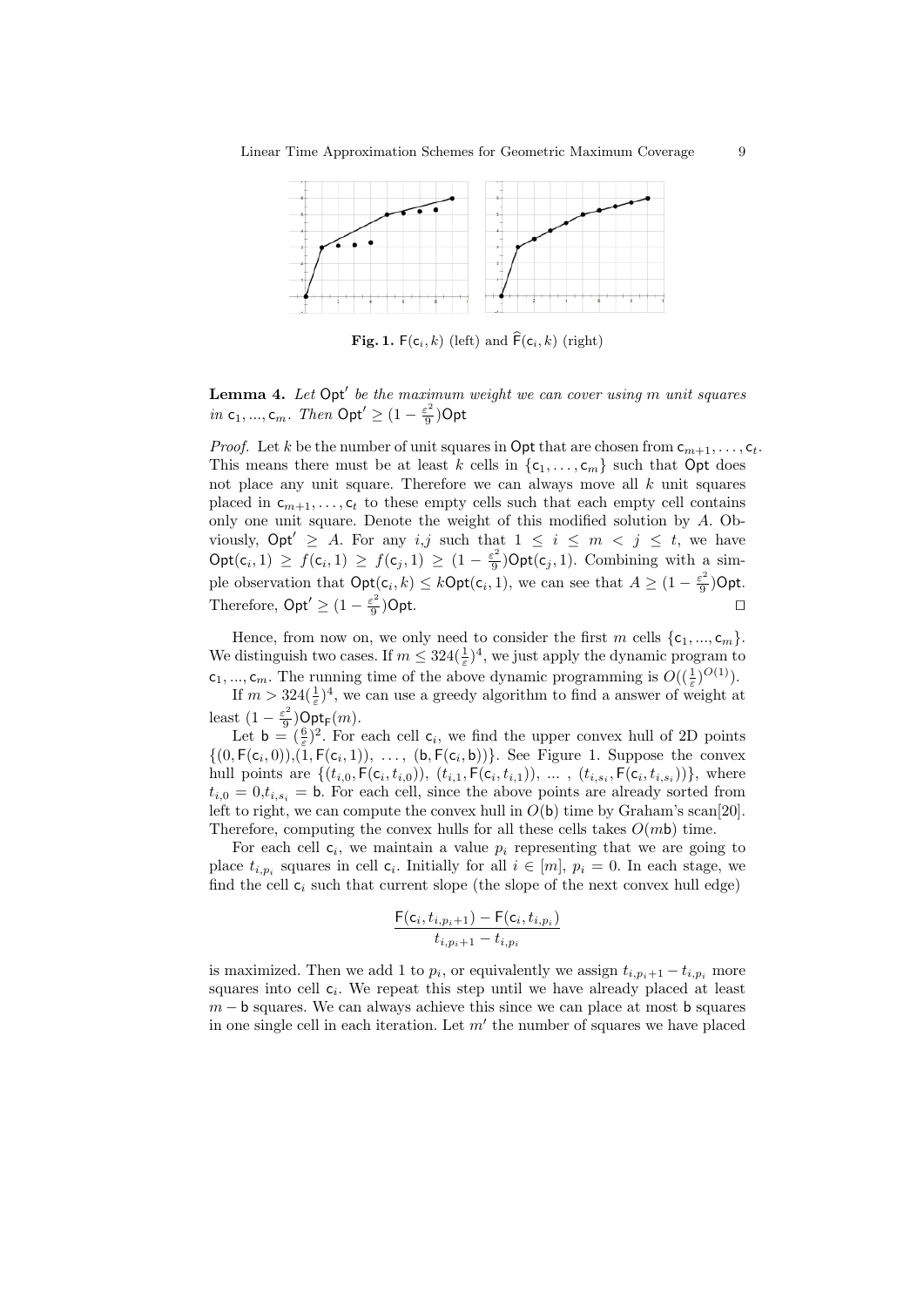10 Jian Li<sup>†</sup>, Haitao Wang<sup>‡</sup>, Bowei Zhang<sup>†</sup>, and Ningye Zhang<sup>†</sup>

 $(m = b \leq m' \leq m)$ . For the remaining  $m - m'$  squares, we allocate them arbitrarily. We denote the algorithm by GREEDY and let the value obtained be Greedy $(m')$ . Having the convex hulls, the running time of the greedy algorithm is  $O(m)$ .

Now we analyze the performance of the greedy algorithm.

**Lemma 5.** The above greedy algorithm computes an  $(1 - \varepsilon^2/9)$ -approximation to  $\mathsf{Opt}_{\mathsf{F}}(m)$ .

*Proof.* Define an auxiliary function  $F(c_i, k)$  as follows: If  $k = t_{i,j}$  for some j,  $F(c_i, k) = F(c_i, k)$ . Otherwise, suppose  $t_{i,j} < k < t_{i,j+1}$ , then

$$
\widehat{\mathsf{F}}(\mathsf{c}_i, k) = F(\mathsf{c}_i, t_{i,j}) + \frac{F(\mathsf{c}_i, t_{i,j+1}) - F(\mathsf{c}_i, t_{i,j})}{t_{i,j+1} - t_{i,j}} \times (k - t_{i,j}).
$$

Intuitively speaking,  $F(c_i, k)(\text{See Figure 1})$  is the function defined by the upper convex hull at integer points. <sup>6</sup> Thus, for all  $i \in [m]$ ,  $\widehat{\mathsf{F}}(\mathsf{c}_i, k)$  is a concave function. Obviously,  $\mathsf{F}(\mathsf{c}_i, k) \geq \mathsf{F}(\mathsf{c}_i, k)$  for all  $i \in [m]$  and all  $k \in [b]$ .

Let  $\text{Opt}_{\widehat{\mathsf{F}}}(i)$  be the optimal solution we can get from the values  $\mathsf{F}(c_i, k)$  by placing *i* squares. By the convexity of  $F(c_i, k)$ , the following greedy algorithm is optimal: as long as we still have budget, we assign 1 more square to the cell which provides the largest increment of the objective value. In fact, this greedy algorithm runs in almost the same way as GREEDY. The only difference is that GREEDY only picks an entire edge of the convex hull, while the greedy algorithm here may stop in the middle of an edge (only happen for the last edge). Since the marginal increment never increases, we can see that  $\mathsf{Opt}_{\mathsf{F}}(i)$  is concave.

By the way of choosing cells in our greedy algorithm, we make the following simple but important observation:

$$
Greedy(m') = Opt_{\widehat{F}}(m') = Opt_F(m').
$$

So, our greedy algorithm is in fact optimal for  $m'$ . Combining with  $m - m' \leq b$ and the concavity of  $\mathsf{Opt}_{\widehat{\mathsf{F}}}$ , we can see that

$$
\operatorname{Opt}_{\widehat{\mathsf{F}}}(m')\geq \frac{m-\mathsf{b}}{m}\text{Opt}_{\widehat{\mathsf{F}}}(m)\geq \left(1-\frac{\varepsilon^2}{9}\right)\text{Opt}_{\mathsf{F}}(m).
$$

The last inequality holds because  $\text{Opt}_{\widehat{\mathsf{F}}}(i) \geq \text{Opt}_{\mathsf{F}}(i)$  for any *i*.

## 4.4 Computing  $F(c, k)$

Now we show the subroutine MAXCOVCELLM for computing  $F(c, k)$ . We use a similar partition algorithm as Section 3.2. The only difference is that this time we need to partition the cell finer so that the maximum possible weight of points

<sup>&</sup>lt;sup>6</sup> At first sight, it may appear that  $F(c_i, k)$  should be a concave function. However, this is not true. See Figure 4 in Appendix B for an example.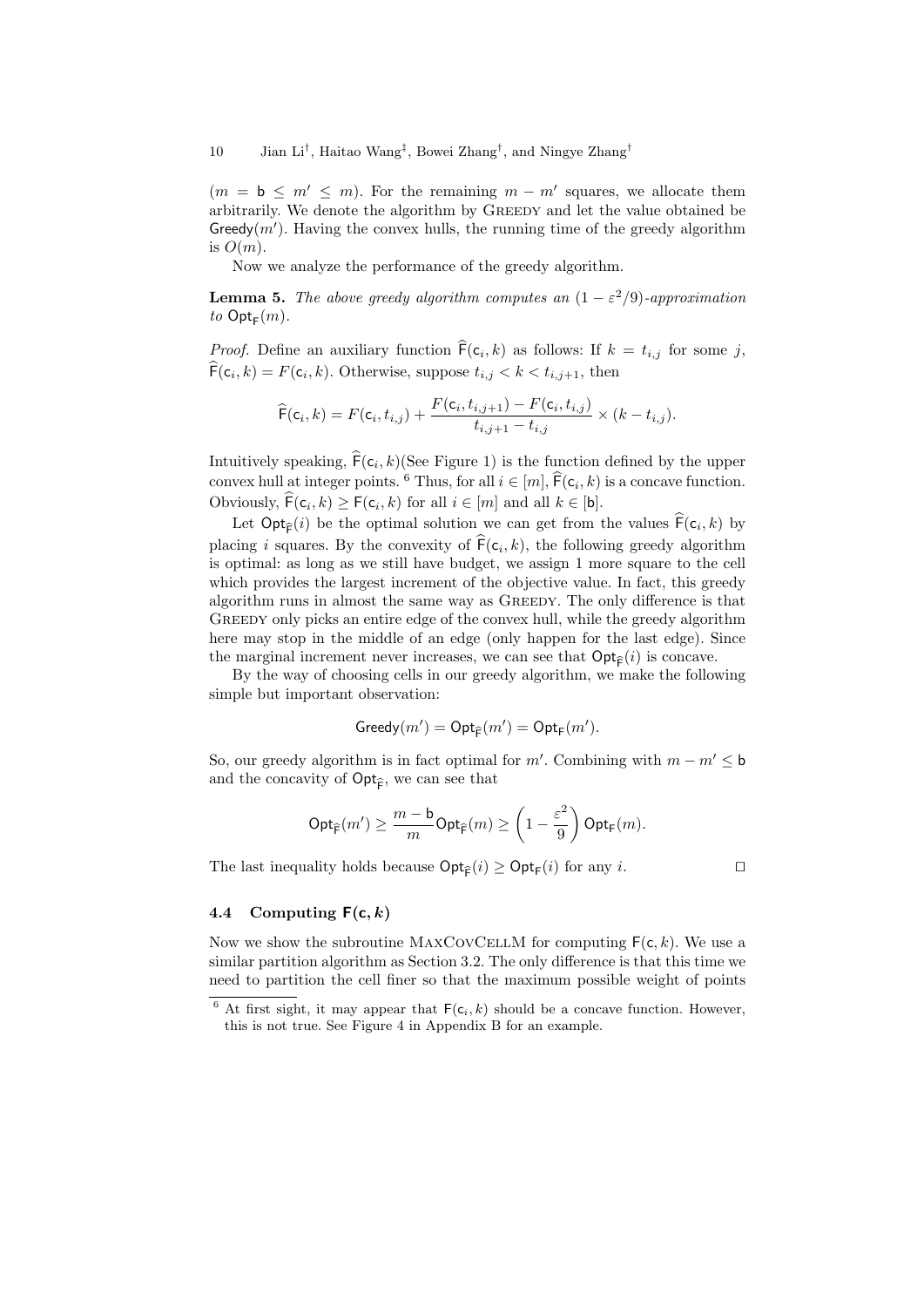between any two adjacent parallel partition lines is  $(\frac{\varepsilon^3 W_c}{864})$ . After partitioning the cell, we enumerate all the possible ways of placing  $k$  unit squares at the grid point. Similarly, for each unit square  $r$ , we only count the weight of points that are in some cell fully covered by r. The algorithm is summarized in Appendix B.

We can adapt the algorithm in [13] to enumerate these possible choices in We can adapt the algorithm in [15] to entimerate these possible choices in  $O((\frac{1}{\varepsilon})^{\Delta})$  time where  $\Delta = O(\min(\sqrt{m}, \frac{1}{\varepsilon}))$ . We briefly sketch the algorithm in Appendix C. Now we prove the correctness of this algorithm.

**Lemma 6.** MAXCOVCELLM returns a  $(1-\frac{\varepsilon}{3})$  approximate answer for  $\text{Opt}(\mathsf{c}_i, k)$ .

*Proof.* We can use  $(\frac{6}{\varepsilon})^2$  unit squares to cover the entire cell, so  $\text{Opt}(c_i, k) \geq$  $\frac{k\varepsilon^2 W_c}{72}$ . By the same argument as in Theorem 1, the difference between  $\textsf{Opt}(\mathsf{c}_i, k)$ and the answer from Algorithm 3 are at most  $4k$  times the maximum possible weight of points between two adjacent parallel partition lines. Therefore, the algorithm returns a  $(1 - \frac{\varepsilon}{3})$ -approximate answer of  $\text{Opt}(c_i, k)$ .

**Theorem 2.** Algorithm 3 returns a  $(1-\varepsilon)$ -approximate answer for MaxCov<sub>R</sub>(P, m) in time

$$
O\left(\frac{n}{\varepsilon}\log\frac{1}{\varepsilon} + m\left(\frac{1}{\varepsilon}\right)^{\Delta}\right),\,
$$

where  $\Delta = O(\min(\sqrt{m}, \frac{1}{\varepsilon}))$ .

The proof is similar to Theorem 1, which is given in Appendix B.

#### References

- 1. P. K. Agarwal, T. Hagerup, R. Ray, M. Sharir, M. Smid, and E. Welzl. Translating a planar object to maximize point containment. In ESA, pages 42–53. Springer, 2002.
- 2. P. K. Agarwal and C. M. Procopiuc. Exact and approximation algorithms for clustering. Algorithmica, 33(2):201–226, 2002.
- 3. B. Aronov and S. Har-Peled. On approximating the depth and related problems. SICOMP, 38(3):899–921, 2008.
- 4. G. Barequet, M. Dickerson, and P. Pau. Translating a convex polygon to contain a maximum number of points. Computational Geometry, 8(4):167–179, 1997.
- 5. M. Ben-Or. Lower bounds for algebraic computation trees. In STOC, pages 80–86. ACM, 1983.
- 6. D. Bremner, T. M. Chan, E. D. Demaine, J. Erickson, F. Hurtado, J. Iacono, S. Langerman, and P. Taslakian. Necklaces, convolutions, and x+ y. In ESA, pages 160–171. Springer, 2006.
- 7. H. Brönnimann and M. Goodrich. Almost optimal set covers in finite vc-dimension. DCG, 14(1):463–479, 1995.
- 8. S. Cabello, J. M. Díaz-Báñez, C. Seara, J. A. Sellares, J. Urrutia, and I. Ventura. Covering point sets with two disjoint disks or squares. Computational Geometry, 40(3):195–206, 2008.
- 9. T. M. Chan, E. Grant, J. Könemann, and M. Sharpe. Weighted capacitated, priority, and geometric set cover via improved quasi-uniform sampling. In SODA, SODA '12, pages 1576–1585. SIAM, 2012.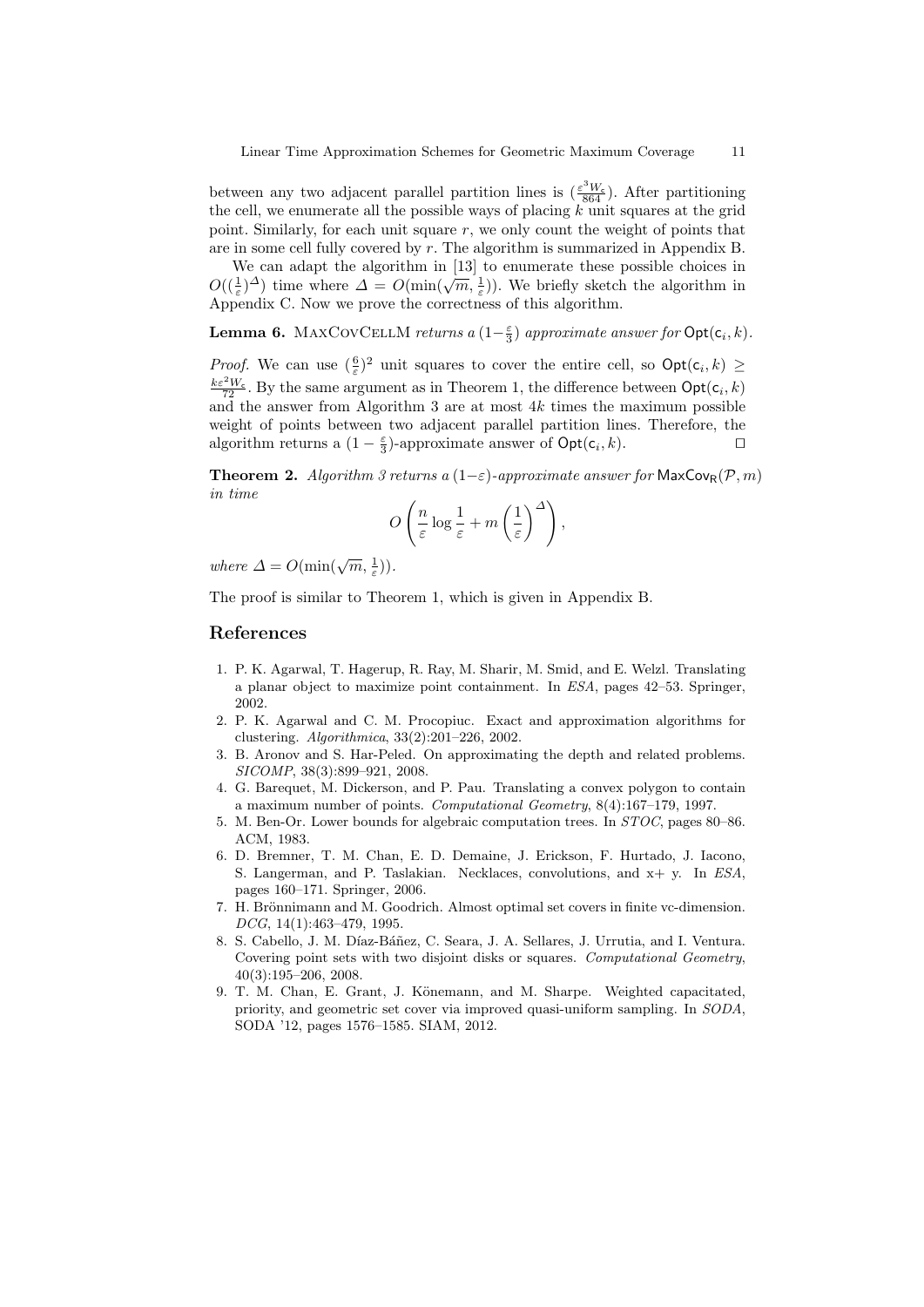- 12 Jian Li<sup>†</sup>, Haitao Wang<sup>‡</sup>, Bowei Zhang<sup>†</sup>, and Ningye Zhang<sup>†</sup>
- 10. B. M. Chazelle and D.-T. Lee. On a circle placement problem. Computing, 36(1- 2):1–16, 1986.
- 11. K. L. Clarkson and K. Varadarajan. Improved approximation algorithms for geometric set cover. DCG, 37(1):43–58, 2007.
- 12. T. H. Cormen, C. E. Leiserson, R. L. Rivest, and C. Stein. Introduction to Algorithms. The MIT Press, 3rd edition, 2009.
- 13. M. de Berg, S. Cabello, and S. Har-Peled. Covering many or few points with unit disks. Theory of Computing Systems, 45(3):446–469, 2009.
- 14. M. Dickerson and D. Scharstein. Optimal placement of convex polygons to maximize point containment. Computational Geometry, 11(1):1–16, 1998.
- 15. M. Dietzfelbinger, T. Hagerup, J. Katajainen, and M. Penttonen. A reliable randomized algorithm for the closest-pair problem. Journal of Algorithms, 25(1):19– 51, 1997.
- 16. Z. Drezner. Noteon a modified one-center model. Management Science, 27(7):848– 851, 1981.
- 17. G. Even, D. Rawitz, and S. M. Shahar. Hitting sets when the vc-dimension is small. IPL, 95(2):358–362, 2005.
- 18. U. Feige. A threshold of ln n for approximating set cover. JACM, 45(4):634–652, 1998.
- 19. E. Fogel, D. Halperin, L. Kettner, M. Teillaud, R. Wein, and N. Wolpert. Arrangements. In J.-D. Boissonat and M. Teillaud, editors, Effective Computational Geometry for Curves and Surfaces, Mathematics and Visualization, chapter 1, pages 1–66. Springer, 2007.
- 20. R. L. Graham. An efficient algorith for determining the convex hull of a finite planar set. Information processing letters, 1(4):132–133, 1972.
- 21. D. S. Hochbaum and W. Maass. Approximation schemes for covering and packing problems in image processing and vlsi. JACM, 32(1):130–136, 1985.
- 22. D. S. Hochbaum and A. Pathria. Analysis of the greedy approach in problems of maximum k-coverage. Naval Research Logistics, 45(6):615–627, 1998.
- 23. H. Imai and T. Asano. Finding the connected components and a maximum clique of an intersection graph of rectangles in the plane. Journal of algorithms, 4(4):310– 323, 1983.
- 24. N. Megiddo and K. J. Supowit. On the complexity of some common geometric location problems. SICOMP, 13(1):182–196, 1984.
- 25. N. H. Mustafa and S. Ray. Ptas for geometric hitting set problems via local search. In SCG, pages 17–22. ACM, 2009.
- 26. S. C. Nandy and B. B. Bhattacharya. A unified algorithm for finding maximum and minimum object enclosing rectangles and cuboids. Computers  $\mathcal{C}_{\mathcal{A}}$  Mathematics with Applications, 29(8):45–61, 1995.
- 27. G. L. Nemhauser, L. A. Wolsey, and M. L. Fisher. An analysis of approximations for maximizing submodular set functions. Mathematical Programming, 14(1):265– 294, 1978.
- 28. Y. Tao, X. Hu, D.-W. Choi, and C.-W. Chung. Approximate maxrs in spatial databases. Proceedings of the VLDB Endowment, 6(13):1546–1557, 2013.
- 29. K. Varadarajan. Weighted geometric set cover via quasi-uniform sampling. In STOC, pages 641–648. ACM, 2010.
- 30. R. Williams. Faster all-pairs shortest paths via circuit complexity. In STOC, pages 664–673. ACM, 2014.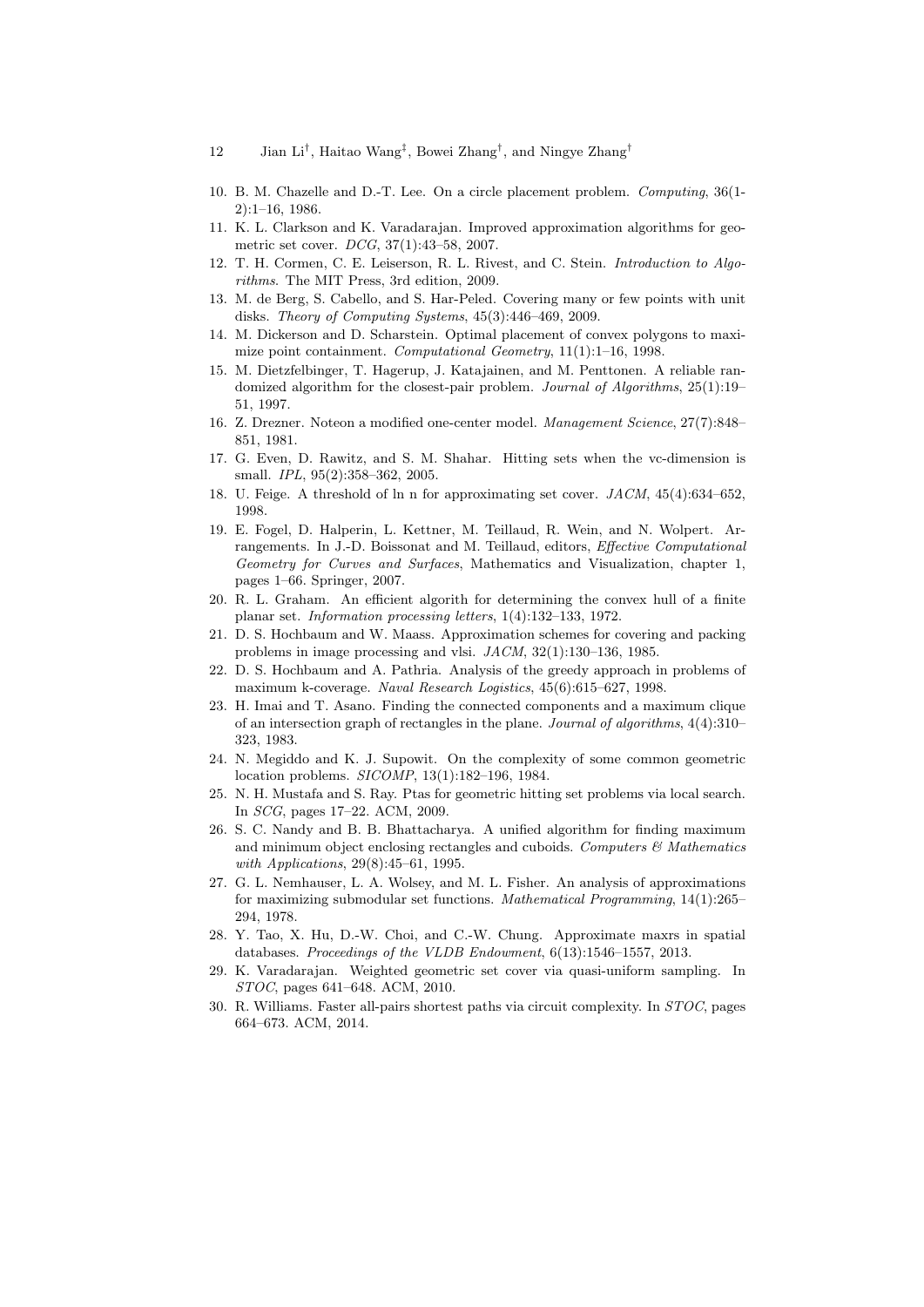

Fig. 2. Proof of Theorem 1. Difference between the optimal solution(the top-left one) and our solution(the lower-right one)

# A Missing Proofs from Section 3

**Theorem 1** Algorithm 1 returns a (1- $\varepsilon$ )-approximate answer for MaxCov<sub>R</sub>( $\mathcal{P}$ , 1) in  $O(n \log(\frac{1}{\varepsilon}))$  time.

*Proof.* We only need to prove that  $MAXCovCELL(c)$  returns a  $(1-\varepsilon)$ -approximation for cell c. The case  $n_c < \left(\frac{1}{\varepsilon}\right)^2$  is trivial since we apply the exact algorithm. So we only need to prove the case of  $n_c \geq \left(\frac{1}{\varepsilon}\right)^2$ .

Suppose the optimal unit square is  $r$ . Denote by  $\mathsf{Opt}$  the weight of the optimal solution. The size of  $c$  is  $2 \times 2$ , so we can use 4 unit squares to cover the entire cell. Therefore,  $\text{Opt} \geq \left(\frac{W_c}{4}\right)$ . Suppose r is located at a point p, which is in the strict interior of a small cell B separated by  $\mathcal{L}$ . <sup>7</sup> Suppose the index of B is  $(i, j)$ . We compare the weight of r with  $I(i, j)$  (which is the approximate weight of the unit square located at the top-left corner of  $B$ ). See Figure 2. By the rule of our partition, the weight difference is at most 4 times the maximum possible weight of points between two adjacent lines in L. So  $I(i, j) \ge \text{Opt} - 4 \cdot \frac{\varepsilon \cdot W_c}{16} \ge (1 - \varepsilon) \text{Opt}.$ This proves the approximation guarantee of the algorithm.

Now, we analyze the running time. The running time consists of two parts: cells with number of points more than  $\left(\frac{1}{\varepsilon}\right)^2$  and cells with number of points less than  $\left(\frac{1}{\varepsilon}\right)^2$ . Let  $n_1 \geq n_2 \geq, ..., \geq n_j \geq \left(\frac{1}{\varepsilon}\right)^2 > n_{j+1} \geq n_{j+2}, ..., \geq n_{j+k}$  be the

<sup>&</sup>lt;sup>7</sup> If  $p$  lies on the boundary of  $B$ , the same argument still works.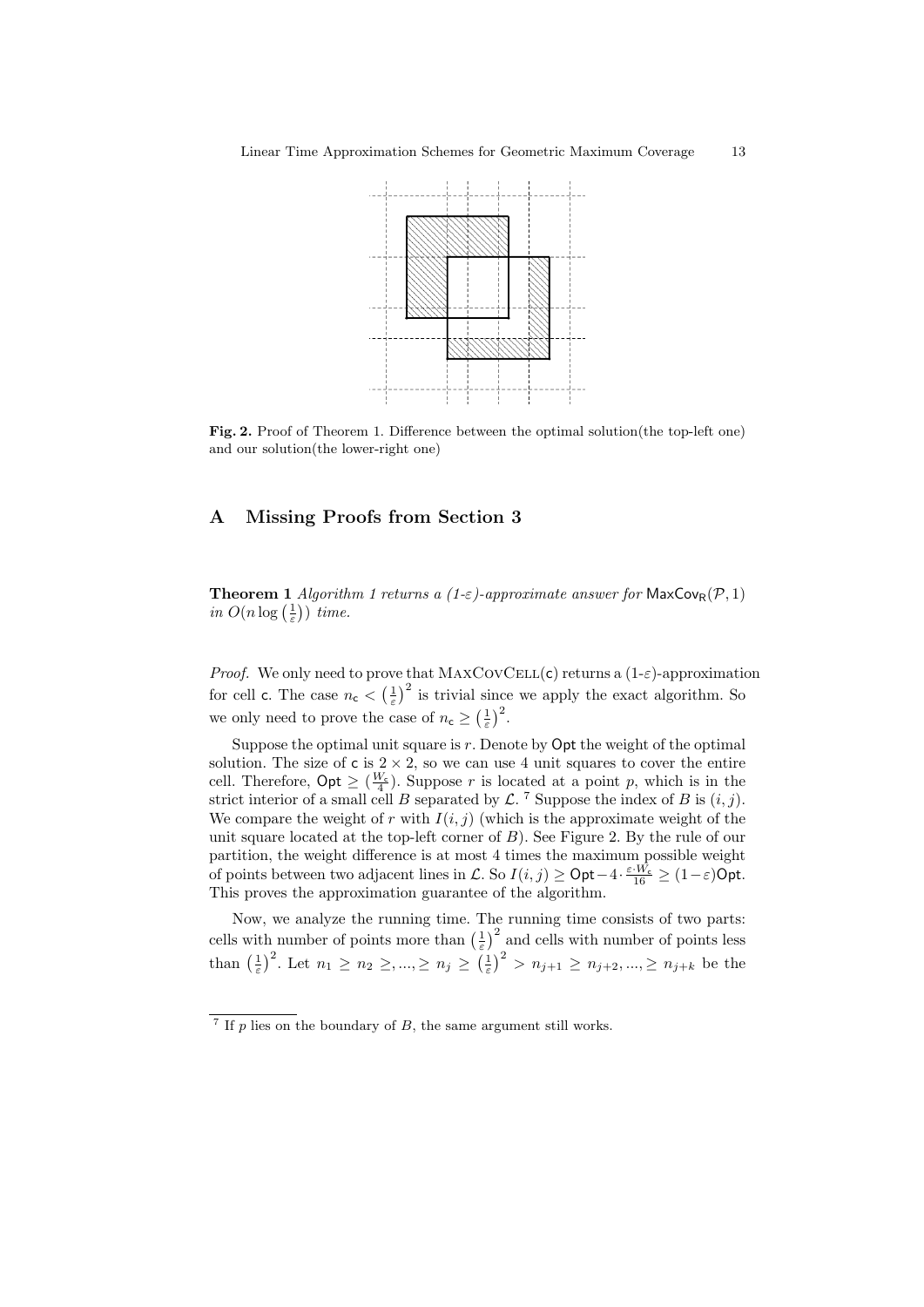

Fig. 3. Proof of Lemma 3: the shifting technique.

sorted sequence of the number of points in all cells. Then, we have that

Running time 
$$
\leq \sum_{i=1}^{j} O\left(n_i \log\left(\frac{1}{\varepsilon}\right) + \left(\frac{1}{\varepsilon}\right)^2\right) + \sum_{i=1}^{k} O\left(n_{i+j} \log(n_{i+j})\right)
$$
  
\n
$$
= O\left(\log\left(\frac{1}{\varepsilon}\right) \sum_{i=1}^{j} n_i + j\left(\frac{1}{\varepsilon}\right)^2 + \sum_{i=1}^{k} n_{i+j} \log(n_{i+j})\right)
$$
  
\n
$$
\leq O\left(\log\left(\frac{1}{\varepsilon}\right) \sum_{i=1}^{j} (n_i) + n + \sum_{i=1}^{k} n_{i+j} \log\left(\frac{1}{\varepsilon}\right)\right)
$$
  
\n
$$
= O\left(\log\left(\frac{1}{\varepsilon}\right) \sum_{i=1}^{j+k} (n_i) + n\right) = O\left(n \log\left(\frac{1}{\varepsilon}\right)\right).
$$

This completes the proof.  $\Box$ 

# B Missing Proofs from Section 4

**Lemma 3** There exist  $G^* \in \mathbb{G}$  and a  $(1 - \frac{2\varepsilon}{3})$  approximate solution R such that none of the unit squares in R intersects  $G^*$ .

*Proof.* For any point p, we can always use four unit squares to cover the  $2 \times 2$ square centered at p. Therefore, there exists an optimal solution  $OPT$  such that each covered point is cover by at most  $4$  unit squares in  $OPT$ . For each grid  $G_{\frac{6}{\varepsilon}}(i, i) \in \mathbb{G}$ , we build a modified answer  $R_i$  from OPT in the following way. For each square r that intersects with  $G_{\underline{\epsilon}}(i, i)$ , there are two different situations. If r only intersects with one vertical line or one horizontal line. We move the square to one side of the line with bigger weight. In this case we will lose at most half of the weight of r. Notice that this kind of squares can only intersect with two grids in  $G$ . Similarly, If  $r$  intersects with one vertical line and one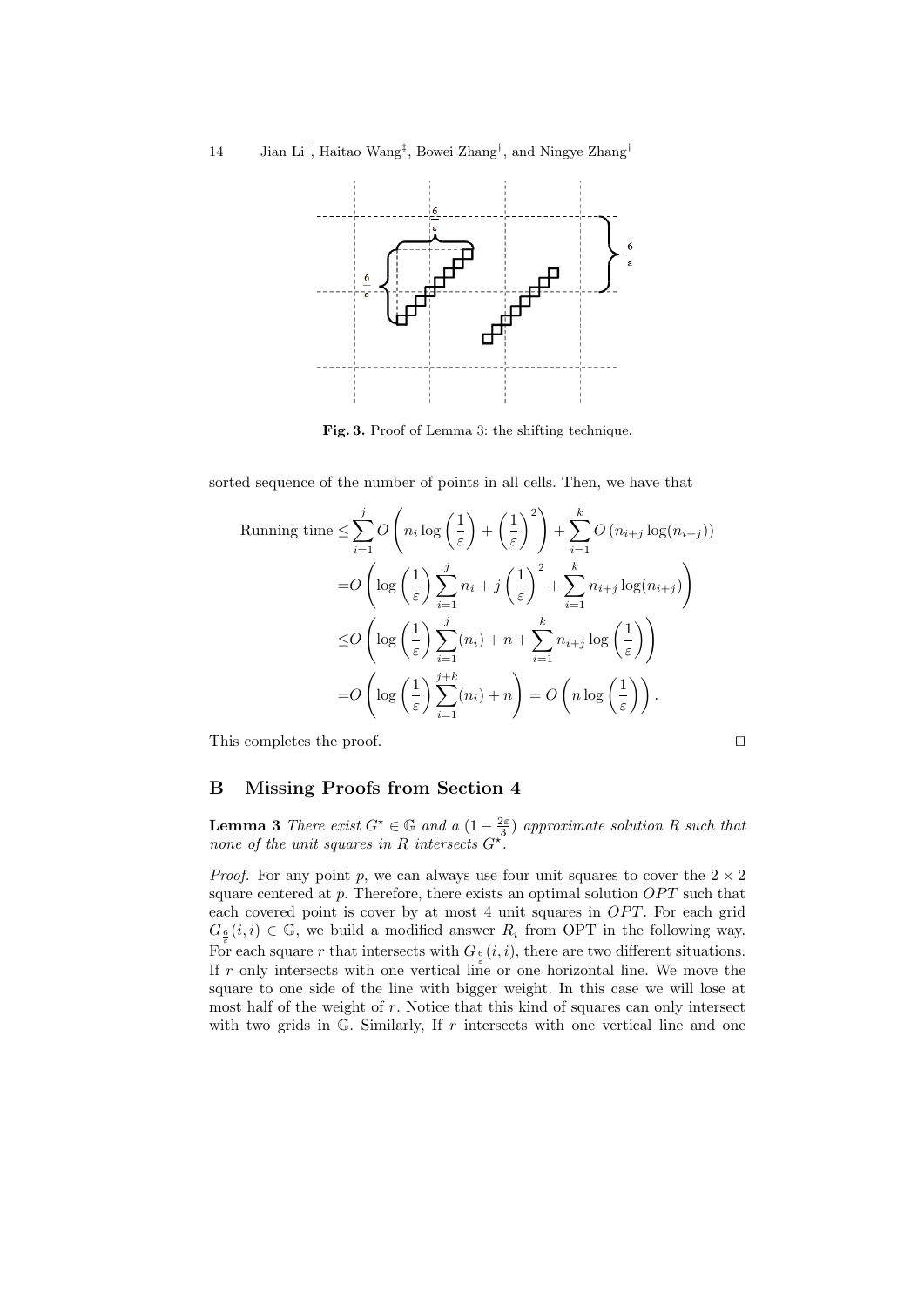

**Fig. 4.**  $F(c_i, k)$  may not be concave:  $F(c_i, 1) = 3$ ,  $F(c_i, 2) = 4$ ,  $F(c_i, 3) = 6$ .

horizontal line at the same time, we move it to one of the four quadrants derived by these two lines. In this case we will lose at most  $3/4$  of the weight of r. This kind of squares can only intersect with one grid in G. (see Figure 3) Now we calculate the sum of the weights we lose from  $R_0, R_2, ..., R_{\frac{6}{\varepsilon}-1}$ , which is at most  $\max\{1/2 \times 2, 3/4 \times 1\} = 1$  times the sum of weights of squares in OPT. By the definition of  $OPT$ , it is at most  $4w(OPT)$ . So the sum of the weights of  $R_0, R_2, ..., R_{\frac{6}{\varepsilon}-1}$  is at least  $(\frac{6}{\varepsilon}-4)w(OPT)$ . Therefore there exists some i such that  $R_i$ (which does not intersect  $G_{\frac{\epsilon}{\varepsilon}}(i,i)$ ) is a  $(1-\frac{2\varepsilon}{3})$  approximate answer.  $\Box$ 

**Theorem 2** Algorithm 3 returns a  $(1-\varepsilon)$ -approximate answer for MaxCov<sub>R</sub>(P, m) in time

$$
O\left(\frac{n}{\varepsilon}\log\frac{1}{\varepsilon} + m\left(\frac{1}{\varepsilon}\right)^{\Delta}\right),\,
$$

where  $\Delta = O(\min(\sqrt{m}, \frac{1}{\varepsilon}))$ .

*Proof.* We know that  $\mathsf{Opt}_{\mathsf{F}}(m)$  of m selected cells is a  $(1-\frac{\varepsilon}{3})$ -approximation to Opt', so the greedy algorithm returns a  $(1 - \frac{\varepsilon}{3})(1 - \frac{\varepsilon^2}{9})$  $\frac{\varepsilon^2}{9}$ )-approximation to Opt'. Combining with Lemma 3 and Lemma 4, Algorithm 3 returns a  $(1 \frac{2\varepsilon}{3}(1-\frac{\varepsilon}{3})(1-\frac{\varepsilon^2}{9})$  $(\frac{\varepsilon^2}{9})(1-\frac{\varepsilon^2}{9})$  $\frac{\sigma^2}{9}$ ) approximate solution of the original problem. Since  $(1-\frac{2\varepsilon}{3})(1-\frac{\varepsilon}{3})(1-\frac{\varepsilon^2}{9})$  $\frac{\varepsilon^2}{9}(1-\frac{\varepsilon^2}{9})$  $(\frac{\varepsilon^2}{9})$  >  $(1-\varepsilon)$ , Algorithm 3 does return a  $(1-\varepsilon)$ approximate solution.

The algorithm is summarized in Algorithm 3. We only need to calculate the overall running time. Solving the values  $F(c_i, 1)$  and finding out the top m results require  $O(n \log \frac{1}{\varepsilon})$  time. We compute the values  $\mathsf{F}(\mathsf{c}_i, k)$  of m cells. For each cell  $c_i$ , we partition it only once and calculate  $F(c_i, 1), \ldots, F(c_i, \Delta)$ using the same partition. Computing the values  $F(c_i, k)$  of all m cells requires  $O(n \log(\frac{1}{\varepsilon}) + m(\frac{1}{\varepsilon})^{\Delta})$  time. We do the same for  $\frac{1}{\varepsilon}$  different grids. Therefore, the over all running time is as we state in the theorem.  $\Box$ 

## C Enumeration In MaxCovCellM

We can adapt the algorithm in [13] to enumerate these possible ways of placing we can adapt the algorithm in [15] to entimerate these possible ways of placing k unit squares at the grid point in  $O((\frac{1}{\epsilon})^{\Delta})$  time where  $\Delta = O(\min(\sqrt{m}, \frac{1}{\epsilon}))$ . We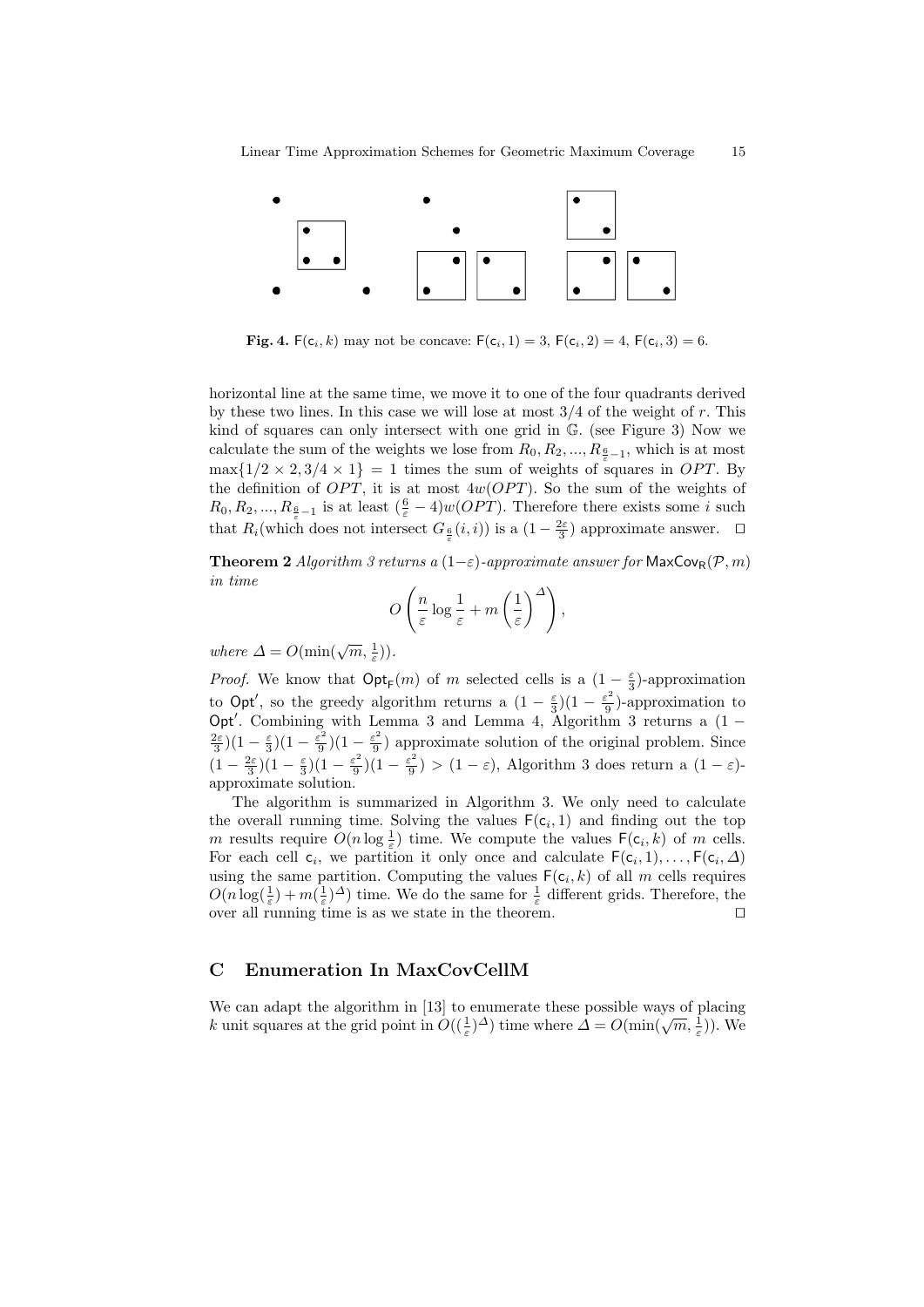#### 16 Jian Li<sup>†</sup>, Haitao Wang<sup>‡</sup>, Bowei Zhang<sup>†</sup>, and Ningye Zhang<sup>†</sup>

Algorithm 3 MaxCov<sub>R</sub> $(\mathcal{P}, m)$ 

 $w_{\text{max}} \leftarrow 0$ for each  $G \in \{G_{\frac{6}{\varepsilon}}(0,0),...,G_{\frac{6}{\varepsilon}}(\frac{6}{\varepsilon}-1,\frac{6}{\varepsilon}-1)\}$  do Use perfect hashing to find all the non-empty cells of  $G$ . for each non-empty cell  $\mathsf c$  of  $G$  do  $r_c \leftarrow$  Algorithm 1 for c with approximate ratio  $\left(1 - \frac{\varepsilon^2}{9}\right)$  $\frac{5}{9}$ end for; Find the m cells with the largest  $r_c$ . Suppose they are  $c_1, ..., c_m$ . for  $i \leftarrow 1$  to m do for  $k \leftarrow 1$  to b do  $F(c_i, k) \leftarrow \text{MAXCovCELLM}(c, k)$ end for end for; if  $m \leq 324(\frac{1}{\varepsilon})^4$ , then  $r \leftarrow \text{DP}(\{\mathsf{F}(\mathsf{c}_i, k)\})$  else  $r \leftarrow \text{Green}( \{\mathsf{F}(\mathsf{c}_i, k)\})$ if  $w(r) > w_{\text{max}}$ , then  $w_{\text{max}} \leftarrow w(r)$  and  $r_{\text{max}} \leftarrow r$ end for; return  $r_{\text{max}}$ ;

briefly sketch the algorithm. We denote the optimal solution as  $\text{Opt}_{\mathsf{c}}$ . From [2] we know that for any optimal solution, there exists a line of integer grid (either horizontal or vertical) that intersects with  $O(\sqrt{m})$  squares in  $\text{Opt}_{\mathsf{c}}$ , denoted as the *parting line*. So we can use dynamic programming. At each stage, we enumerate the parting line, and the  $O(\sqrt{m})$  squares intersecting the parting line. We also enumerate the number of squares in each side of the parting line in the optimal solution. The total number of choices is  $O((\frac{1}{\varepsilon})^{\Delta})$ . Then, we can solve recursively for each side. In the recursion, we should consider that a subproblem which is composed of a smaller rectangle, and an enumeration of  $O(\sqrt{m})$  squares of the optimal solution intersecting the boundary of the rectangle and at most  $m$  squares fully contained in the rectangle. Overall, the dynamic programming can be carried out in  $O((\frac{1}{\varepsilon})^{\Delta})$  time.

## D Extension to Other Shapes

Our algorithm can be easily extended to other shapes, such as unit disks. For ease of description, we only consider unit disks, i.e., the  $\mathsf{MaxCov}_D(\mathcal{P}, m)$  problem. The algorithm framework is almost the same as before, except several implementation details required changing from rectangles to disks. The major difference is the way for building an  $\varepsilon$ -approximation in each cell (the partition scheme in Section 4.4 works only for rectangles).

Now, we sketch our algorithm, focusing only on the differences. Again, we first adopt the shifting technique . For unit disk, we consider grids with a different side length:  $G_{56/\varepsilon}(a, b)$ . Again for simplicity, we assume that  $\frac{1}{\varepsilon}$  is an integer and no point in P has an integer coordinate. We shift the grid to  $\frac{28}{\varepsilon}$  different positions:  $\{ (0,0), (2,2), ...., (\frac{56}{\varepsilon}-2, \frac{56}{\varepsilon}-2) . \text{ Let } \mathbb{G}=\left\{ G_{56/\varepsilon}(0,0), ..., G_{56/\varepsilon}(56/\varepsilon-2, 56/\varepsilon-2) \right\}.$ We can prove the following lemma, which is similar to Lemma 3. The only difference in the proof is that for unit disks, there exists an optimal answer Opt